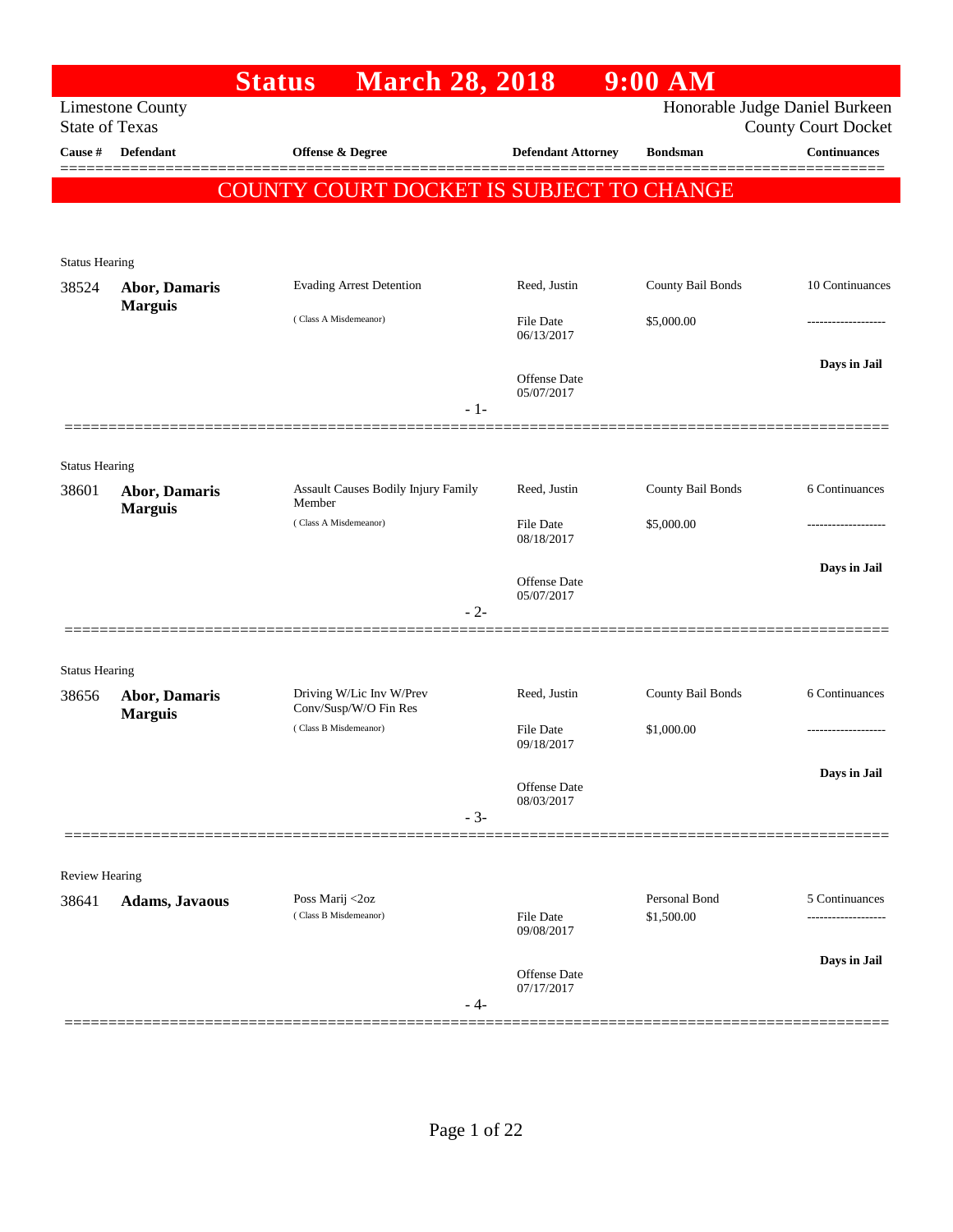|                       |                                             | <b>March 28, 2018</b><br><b>Status</b>            |       |                                   | $9:00$ AM                                  |                            |
|-----------------------|---------------------------------------------|---------------------------------------------------|-------|-----------------------------------|--------------------------------------------|----------------------------|
| <b>State of Texas</b> | <b>Limestone County</b>                     |                                                   |       |                                   | Honorable Judge Daniel Burkeen             | <b>County Court Docket</b> |
| Cause #               | <b>Defendant</b>                            | <b>Offense &amp; Degree</b>                       |       | <b>Defendant Attorney</b>         | <b>Bondsman</b>                            | <b>Continuances</b>        |
|                       |                                             |                                                   |       |                                   |                                            |                            |
|                       |                                             | COUNTY COURT DOCKET IS SUBJECT TO CHANGE          |       |                                   |                                            |                            |
|                       |                                             |                                                   |       |                                   |                                            |                            |
| Plea Hearing          |                                             |                                                   |       |                                   |                                            |                            |
| 38353                 | Alvarado, Sharon<br>Renee                   | Theft Prop >=\$100<\$750                          |       | Reed, Justin                      | Terry Chapman/Chapman<br><b>Bail Bonds</b> | 11 Continuances            |
|                       |                                             | (Class B Misdemeanor)                             |       | <b>File Date</b><br>01/26/2017    | \$1,000.00                                 |                            |
|                       |                                             |                                                   |       |                                   |                                            | Days in Jail               |
|                       |                                             |                                                   |       | <b>Offense Date</b><br>11/01/2016 |                                            |                            |
|                       |                                             |                                                   | $-5-$ |                                   |                                            |                            |
|                       |                                             |                                                   |       |                                   |                                            |                            |
| Plea Hearing          |                                             |                                                   |       |                                   |                                            |                            |
| 38736                 | Alvarado, Sharon<br><b>Renee</b>            | Theft Prop >=\$750<\$2,500                        |       |                                   |                                            | 3 Continuances             |
|                       |                                             | (Class A Misdemeanor)                             |       | <b>File Date</b><br>11/21/2017    |                                            |                            |
|                       |                                             |                                                   |       |                                   |                                            | Days in Jail               |
|                       |                                             |                                                   |       | <b>Offense Date</b><br>11/21/2016 |                                            |                            |
|                       |                                             |                                                   | $-6-$ |                                   |                                            |                            |
|                       |                                             |                                                   |       |                                   |                                            |                            |
| Review Hearing        |                                             |                                                   |       |                                   |                                            |                            |
| 38610                 | <b>Anderson, Bradley</b><br><b>Jeremiah</b> | Driving W/Lic Inv W/Prev<br>Conv/Susp/W/O Fin Res |       | Reed, Benjie                      | Reed, Benjie                               | 4 Continuances             |
|                       |                                             | (Class B Misdemeanor)                             |       | <b>File Date</b><br>08/22/2017    | \$2,000.00                                 |                            |
|                       |                                             |                                                   |       |                                   |                                            | Days in Jail               |
|                       |                                             |                                                   |       | Offense Date<br>07/15/2017        |                                            |                            |
|                       |                                             |                                                   | $-7-$ |                                   |                                            |                            |
|                       |                                             |                                                   |       |                                   |                                            |                            |
| <b>Review Hearing</b> |                                             |                                                   |       |                                   |                                            |                            |
| 38755                 | <b>Ayres, Sunni Brooke</b>                  | Poss Marij <2oz<br>(Class B Misdemeanor)          |       | <b>File Date</b>                  | County Bail Bonds<br>\$2,500.00            | 2 Continuances             |
|                       |                                             |                                                   |       | 12/08/2017                        |                                            |                            |
|                       |                                             |                                                   |       | Offense Date                      |                                            | 31 Days in Jail            |
|                       |                                             |                                                   | $-8-$ | 11/24/2017                        |                                            |                            |
|                       |                                             |                                                   |       |                                   |                                            |                            |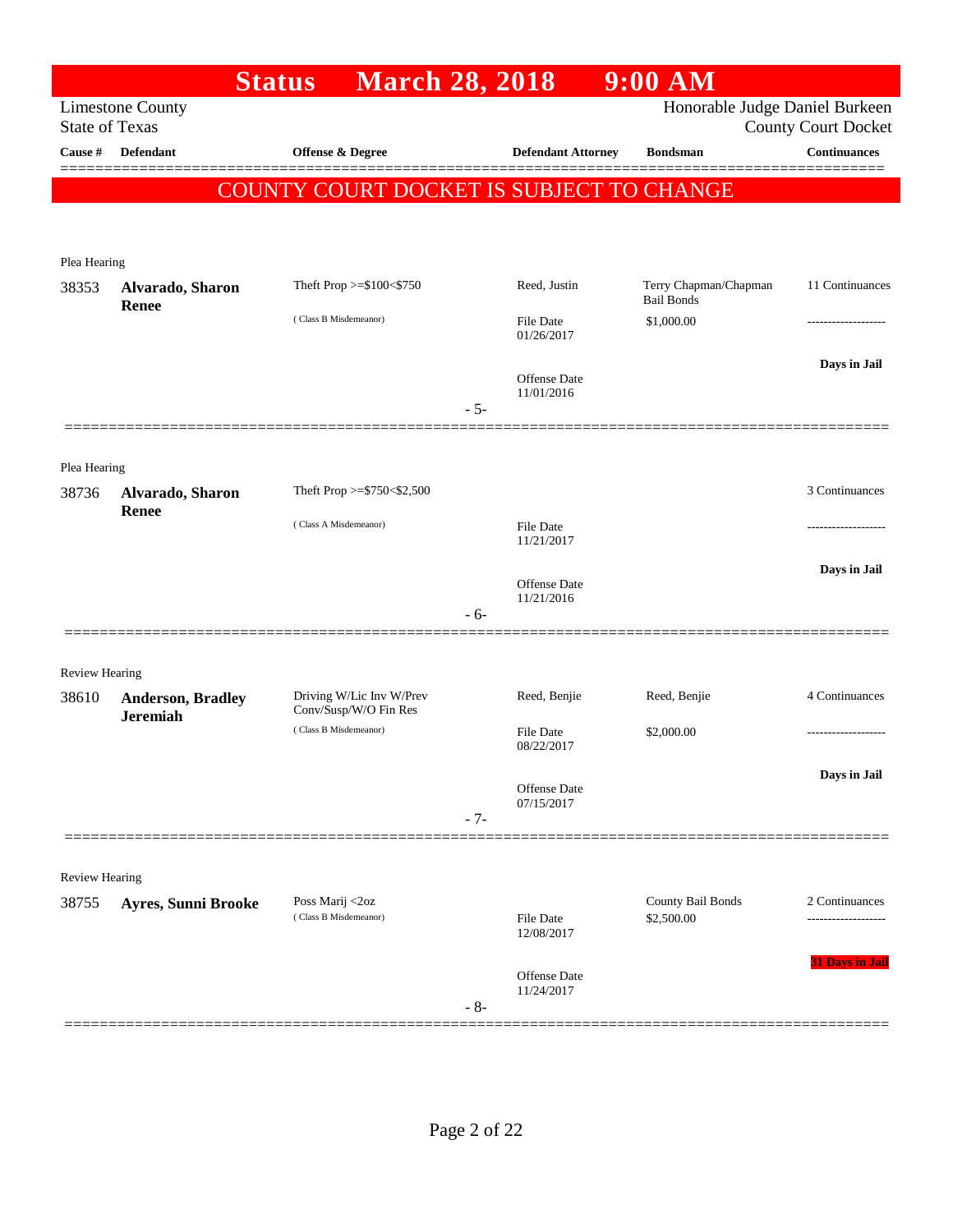|                       | <b>Status</b>                | <b>March 28, 2018</b>                             |                                   | 9:00 AM             |                                                   |
|-----------------------|------------------------------|---------------------------------------------------|-----------------------------------|---------------------|---------------------------------------------------|
| <b>State of Texas</b> | <b>Limestone County</b>      |                                                   |                                   |                     | Honorable Judge Daniel Burkeen                    |
| Cause #               | <b>Defendant</b>             | Offense & Degree                                  | <b>Defendant Attorney</b>         | <b>Bondsman</b>     | <b>County Court Docket</b><br><b>Continuances</b> |
|                       |                              |                                                   |                                   |                     |                                                   |
|                       |                              | COUNTY COURT DOCKET IS SUBJECT TO CHANGE          |                                   |                     |                                                   |
|                       |                              |                                                   |                                   |                     |                                                   |
| Plea Hearing          |                              |                                                   |                                   |                     |                                                   |
| 38566                 | <b>Baker, Lonnie Jay</b>     | Driving While Intoxicated Bac >=0.15              | Erickson, Jim                     | Freebird Bail Bonds | 9 Continuances                                    |
|                       |                              | (Class A Misdemeanor)                             | <b>File Date</b><br>07/10/2017    | \$2,500.00          |                                                   |
|                       |                              |                                                   |                                   |                     | Days in Jail                                      |
|                       |                              |                                                   | <b>Offense Date</b><br>06/05/2017 |                     |                                                   |
|                       |                              | - 9-                                              |                                   |                     |                                                   |
|                       |                              |                                                   |                                   |                     |                                                   |
| <b>Status Hearing</b> |                              | Viol Bond/Protective Order                        | Tate, Greg                        | Personal Bond       | 4 Continuances                                    |
| 38666                 | <b>Bates, Ronnie Lynn</b>    | (Class A Misdemeanor)                             | <b>File Date</b>                  | \$2,500.00          | .                                                 |
|                       |                              |                                                   | 09/27/2017                        |                     |                                                   |
|                       |                              |                                                   | <b>Offense Date</b>               |                     | Days in Jail                                      |
|                       |                              | $-10-$                                            | 09/16/2017                        |                     |                                                   |
|                       |                              |                                                   |                                   |                     |                                                   |
| Plea Hearing          |                              |                                                   |                                   |                     |                                                   |
| 38267                 | <b>Beldin, Bryan Charles</b> | Driving W/Lic Inv W/Prev<br>Conv/Susp/W/O Fin Res | Reed, Benjie                      | County Bail Bonds   | 15 Continuances                                   |
|                       |                              | (Class B Misdemeanor)                             | <b>File Date</b><br>12/02/2016    | \$2,000.00          |                                                   |
|                       |                              |                                                   |                                   |                     | Days in Jail                                      |
|                       |                              |                                                   | Offense Date<br>10/14/2016        |                     |                                                   |
|                       |                              | $-11-$                                            |                                   |                     |                                                   |
|                       |                              |                                                   |                                   |                     |                                                   |
| <b>Status Hearing</b> |                              |                                                   |                                   |                     |                                                   |
| 38813                 | <b>Beldin, Bryan Charles</b> | Display Fictitious Motor Vehicle<br>Registration  | Reed, Benjie                      | Reed, Benjie        | 1 Continuances                                    |
|                       |                              | (Class B Misdemeanor)                             | <b>File Date</b><br>01/30/2018    | \$1,500.00          |                                                   |
|                       |                              |                                                   |                                   |                     | Days in Jail                                      |
|                       |                              |                                                   | Offense Date<br>12/20/2017        |                     |                                                   |
|                       |                              | $-12-$                                            |                                   |                     |                                                   |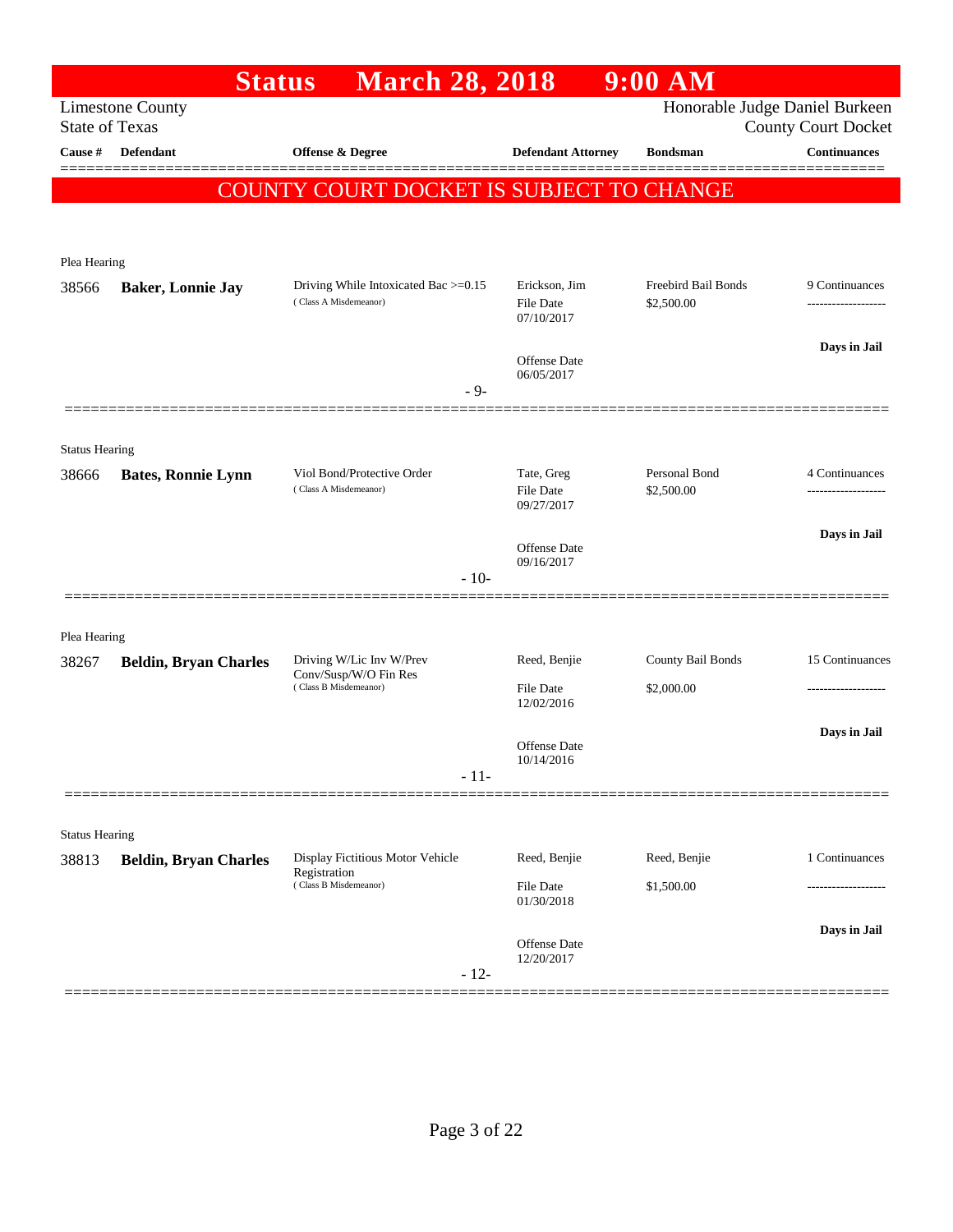| Honorable Judge Daniel Burkeen<br><b>Limestone County</b><br><b>State of Texas</b><br><b>County Court Docket</b><br>Defendant<br>Offense & Degree<br>Cause #<br><b>Defendant Attorney</b><br><b>Bondsman</b><br>COUNTY COURT DOCKET IS SUBJECT TO CHANGE<br><b>Status Hearing</b><br>Reed, Benjie<br>Reed, Benjie<br>38814<br><b>Beldin, Bryan Charles</b><br>Driving W/Lic Inv W/Prev<br>Conv/Susp/W/O Fin Res<br>(Class B Misdemeanor)<br><b>File Date</b><br>\$1,500.00<br>01/30/2018<br>Offense Date<br>12/20/2017<br>$-13-$<br><b>Review Hearing</b><br>Theft Prop $>=$ \$100 $<$ \$750<br>Reed, Justin<br>Reed, Benjie<br>38580<br><b>Bonner, Keith Floyd</b><br>(Class B Misdemeanor)<br>\$2,500.00<br><b>File Date</b><br>07/25/2017<br>Offense Date<br>06/05/2017<br>$-14-$<br><b>Status Hearing</b><br>County Bail Bonds<br>Poss Cs Pg 4 <28g Drug Free Zone<br>Reed, Justin<br>38754<br><b>Brownlee, Karen</b><br><b>Michelle</b><br>(Class A Misdemeanor)<br><b>File Date</b><br>\$5,000.00<br>12/08/2017<br>Offense Date<br>07/11/2017<br>$-15-$<br><b>Status Hearing</b><br>County Bail Bonds<br>Poss Marij <2oz<br>38675<br><b>Butler, Alecia Michelle</b> | <b>Status</b> | <b>March 28, 2018</b> |           | 9:00 AM    |                     |
|---------------------------------------------------------------------------------------------------------------------------------------------------------------------------------------------------------------------------------------------------------------------------------------------------------------------------------------------------------------------------------------------------------------------------------------------------------------------------------------------------------------------------------------------------------------------------------------------------------------------------------------------------------------------------------------------------------------------------------------------------------------------------------------------------------------------------------------------------------------------------------------------------------------------------------------------------------------------------------------------------------------------------------------------------------------------------------------------------------------------------------------------------------------------------|---------------|-----------------------|-----------|------------|---------------------|
|                                                                                                                                                                                                                                                                                                                                                                                                                                                                                                                                                                                                                                                                                                                                                                                                                                                                                                                                                                                                                                                                                                                                                                           |               |                       |           |            |                     |
|                                                                                                                                                                                                                                                                                                                                                                                                                                                                                                                                                                                                                                                                                                                                                                                                                                                                                                                                                                                                                                                                                                                                                                           |               |                       |           |            | <b>Continuances</b> |
|                                                                                                                                                                                                                                                                                                                                                                                                                                                                                                                                                                                                                                                                                                                                                                                                                                                                                                                                                                                                                                                                                                                                                                           |               |                       |           |            |                     |
|                                                                                                                                                                                                                                                                                                                                                                                                                                                                                                                                                                                                                                                                                                                                                                                                                                                                                                                                                                                                                                                                                                                                                                           |               |                       |           |            |                     |
|                                                                                                                                                                                                                                                                                                                                                                                                                                                                                                                                                                                                                                                                                                                                                                                                                                                                                                                                                                                                                                                                                                                                                                           |               |                       |           |            |                     |
|                                                                                                                                                                                                                                                                                                                                                                                                                                                                                                                                                                                                                                                                                                                                                                                                                                                                                                                                                                                                                                                                                                                                                                           |               |                       |           |            |                     |
|                                                                                                                                                                                                                                                                                                                                                                                                                                                                                                                                                                                                                                                                                                                                                                                                                                                                                                                                                                                                                                                                                                                                                                           |               |                       |           |            | 1 Continuances      |
|                                                                                                                                                                                                                                                                                                                                                                                                                                                                                                                                                                                                                                                                                                                                                                                                                                                                                                                                                                                                                                                                                                                                                                           |               |                       |           |            |                     |
|                                                                                                                                                                                                                                                                                                                                                                                                                                                                                                                                                                                                                                                                                                                                                                                                                                                                                                                                                                                                                                                                                                                                                                           |               |                       |           |            |                     |
|                                                                                                                                                                                                                                                                                                                                                                                                                                                                                                                                                                                                                                                                                                                                                                                                                                                                                                                                                                                                                                                                                                                                                                           |               |                       |           |            | Days in Jail        |
|                                                                                                                                                                                                                                                                                                                                                                                                                                                                                                                                                                                                                                                                                                                                                                                                                                                                                                                                                                                                                                                                                                                                                                           |               |                       |           |            |                     |
|                                                                                                                                                                                                                                                                                                                                                                                                                                                                                                                                                                                                                                                                                                                                                                                                                                                                                                                                                                                                                                                                                                                                                                           |               |                       |           |            |                     |
|                                                                                                                                                                                                                                                                                                                                                                                                                                                                                                                                                                                                                                                                                                                                                                                                                                                                                                                                                                                                                                                                                                                                                                           |               |                       |           |            |                     |
|                                                                                                                                                                                                                                                                                                                                                                                                                                                                                                                                                                                                                                                                                                                                                                                                                                                                                                                                                                                                                                                                                                                                                                           |               |                       |           |            | 5 Continuances      |
|                                                                                                                                                                                                                                                                                                                                                                                                                                                                                                                                                                                                                                                                                                                                                                                                                                                                                                                                                                                                                                                                                                                                                                           |               |                       |           |            |                     |
|                                                                                                                                                                                                                                                                                                                                                                                                                                                                                                                                                                                                                                                                                                                                                                                                                                                                                                                                                                                                                                                                                                                                                                           |               |                       |           |            |                     |
|                                                                                                                                                                                                                                                                                                                                                                                                                                                                                                                                                                                                                                                                                                                                                                                                                                                                                                                                                                                                                                                                                                                                                                           |               |                       |           |            | Days in Jail        |
|                                                                                                                                                                                                                                                                                                                                                                                                                                                                                                                                                                                                                                                                                                                                                                                                                                                                                                                                                                                                                                                                                                                                                                           |               |                       |           |            |                     |
|                                                                                                                                                                                                                                                                                                                                                                                                                                                                                                                                                                                                                                                                                                                                                                                                                                                                                                                                                                                                                                                                                                                                                                           |               |                       |           |            |                     |
|                                                                                                                                                                                                                                                                                                                                                                                                                                                                                                                                                                                                                                                                                                                                                                                                                                                                                                                                                                                                                                                                                                                                                                           |               |                       |           |            |                     |
|                                                                                                                                                                                                                                                                                                                                                                                                                                                                                                                                                                                                                                                                                                                                                                                                                                                                                                                                                                                                                                                                                                                                                                           |               |                       |           |            | 2 Continuances      |
|                                                                                                                                                                                                                                                                                                                                                                                                                                                                                                                                                                                                                                                                                                                                                                                                                                                                                                                                                                                                                                                                                                                                                                           |               |                       |           |            |                     |
|                                                                                                                                                                                                                                                                                                                                                                                                                                                                                                                                                                                                                                                                                                                                                                                                                                                                                                                                                                                                                                                                                                                                                                           |               |                       |           |            |                     |
|                                                                                                                                                                                                                                                                                                                                                                                                                                                                                                                                                                                                                                                                                                                                                                                                                                                                                                                                                                                                                                                                                                                                                                           |               |                       |           |            | Days in Jail        |
|                                                                                                                                                                                                                                                                                                                                                                                                                                                                                                                                                                                                                                                                                                                                                                                                                                                                                                                                                                                                                                                                                                                                                                           |               |                       |           |            |                     |
|                                                                                                                                                                                                                                                                                                                                                                                                                                                                                                                                                                                                                                                                                                                                                                                                                                                                                                                                                                                                                                                                                                                                                                           |               |                       |           |            |                     |
|                                                                                                                                                                                                                                                                                                                                                                                                                                                                                                                                                                                                                                                                                                                                                                                                                                                                                                                                                                                                                                                                                                                                                                           |               |                       |           |            |                     |
|                                                                                                                                                                                                                                                                                                                                                                                                                                                                                                                                                                                                                                                                                                                                                                                                                                                                                                                                                                                                                                                                                                                                                                           |               |                       |           |            |                     |
|                                                                                                                                                                                                                                                                                                                                                                                                                                                                                                                                                                                                                                                                                                                                                                                                                                                                                                                                                                                                                                                                                                                                                                           |               | (Class B Misdemeanor) | File Date | \$5,000.00 | 1 Continuances      |
| 09/28/2017                                                                                                                                                                                                                                                                                                                                                                                                                                                                                                                                                                                                                                                                                                                                                                                                                                                                                                                                                                                                                                                                                                                                                                |               |                       |           |            |                     |
| Offense Date                                                                                                                                                                                                                                                                                                                                                                                                                                                                                                                                                                                                                                                                                                                                                                                                                                                                                                                                                                                                                                                                                                                                                              |               |                       |           |            | Days in Jail        |
| 08/09/2017<br>$-16-$                                                                                                                                                                                                                                                                                                                                                                                                                                                                                                                                                                                                                                                                                                                                                                                                                                                                                                                                                                                                                                                                                                                                                      |               |                       |           |            |                     |
|                                                                                                                                                                                                                                                                                                                                                                                                                                                                                                                                                                                                                                                                                                                                                                                                                                                                                                                                                                                                                                                                                                                                                                           |               |                       |           |            |                     |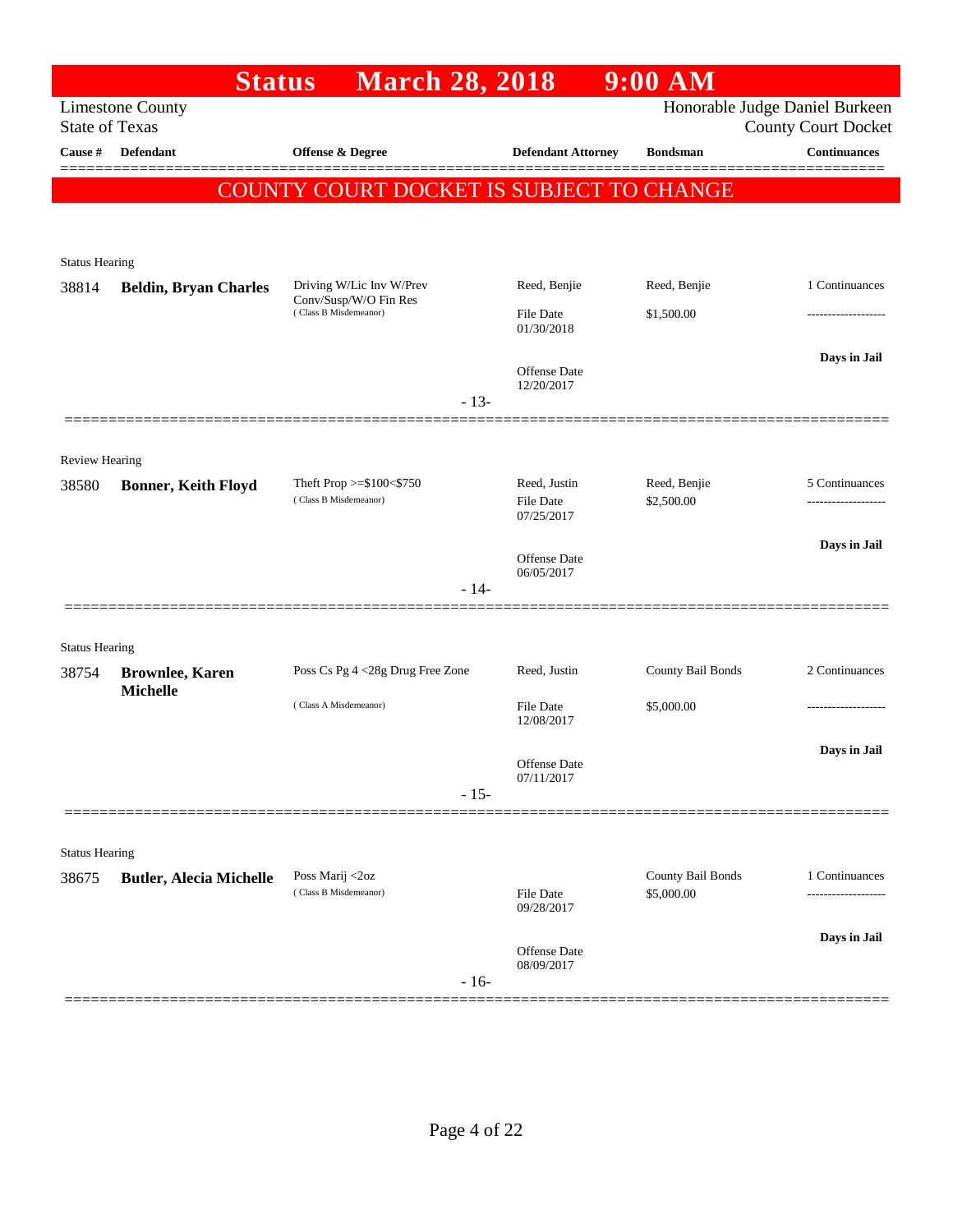|                                |                                   | <b>March 28, 2018</b><br><b>Status</b>              |                                   | 9:00 AM                     |                                                   |
|--------------------------------|-----------------------------------|-----------------------------------------------------|-----------------------------------|-----------------------------|---------------------------------------------------|
| <b>State of Texas</b>          | <b>Limestone County</b>           |                                                     |                                   |                             | Honorable Judge Daniel Burkeen                    |
| Cause #                        | <b>Defendant</b>                  | Offense & Degree                                    | <b>Defendant Attorney</b>         | <b>Bondsman</b>             | <b>County Court Docket</b><br><b>Continuances</b> |
|                                |                                   | COUNTY COURT DOCKET IS SUBJECT TO CHANGE            |                                   |                             |                                                   |
|                                |                                   |                                                     |                                   |                             |                                                   |
|                                |                                   |                                                     |                                   |                             |                                                   |
| Review Hearing                 |                                   |                                                     |                                   |                             |                                                   |
| 38368                          | Campbell, Tenisha<br>Itavia Janta | Assault Causes Bodily Injury Family<br>Member       | Reed, Benjie                      | Reed, Benjie                | 4 Continuances                                    |
|                                |                                   | (Class A Misdemeanor)                               | <b>File Date</b><br>02/17/2017    | \$2,500.00                  |                                                   |
|                                |                                   |                                                     |                                   |                             | Days in Jail                                      |
|                                |                                   |                                                     | <b>Offense Date</b><br>01/21/2017 |                             |                                                   |
|                                |                                   | $-17-$                                              |                                   |                             |                                                   |
|                                |                                   |                                                     |                                   |                             |                                                   |
| <b>Status Hearing</b><br>38741 | Canizales-Martinez,               | Assault Causes Bodily Injury Family                 | Latray, Michelle J.               | County Bail Bonds           | 2 Continuances                                    |
|                                | Samantha Lyn                      | Member<br>(Class A Misdemeanor)                     | <b>File Date</b>                  | \$3,000.00                  |                                                   |
|                                |                                   |                                                     | 11/30/2017                        |                             |                                                   |
|                                |                                   |                                                     | Offense Date                      |                             | Days in Jail                                      |
|                                |                                   | $-18-$                                              | 11/04/2017                        |                             |                                                   |
|                                |                                   |                                                     |                                   |                             |                                                   |
| <b>Status Hearing</b>          |                                   |                                                     |                                   |                             |                                                   |
| 38742                          | Canizales-Martinez,               | Assault Causes Bodily Injury Family                 | Latray, Michelle J.               | County Bail Bonds           | 2 Continuances                                    |
|                                | Samantha Lyn                      | Member<br>(Class A Misdemeanor)                     | <b>File Date</b>                  | \$3,000.00                  |                                                   |
|                                |                                   |                                                     | 11/30/2017                        |                             |                                                   |
|                                |                                   |                                                     | Offense Date                      |                             | Days in Jail                                      |
|                                |                                   | $-19-$                                              | 11/04/2017                        |                             |                                                   |
|                                |                                   |                                                     |                                   |                             |                                                   |
| Review Hearing                 |                                   |                                                     |                                   |                             |                                                   |
| 37969                          | <b>Chaney, Justin Lee</b>         | <b>Burglary Of Vehicle</b><br>(Class A Misdemeanor) | Dahlenburg, Michael<br>File Date  | Personal Bond<br>\$3,000.00 | 2 Continuances                                    |
|                                |                                   |                                                     | 05/19/2016                        |                             |                                                   |
|                                |                                   |                                                     | <b>Offense Date</b>               |                             | <b>8 Days in Jail</b>                             |
|                                |                                   | $-20-$                                              | 04/04/2016                        |                             |                                                   |
|                                |                                   |                                                     |                                   |                             |                                                   |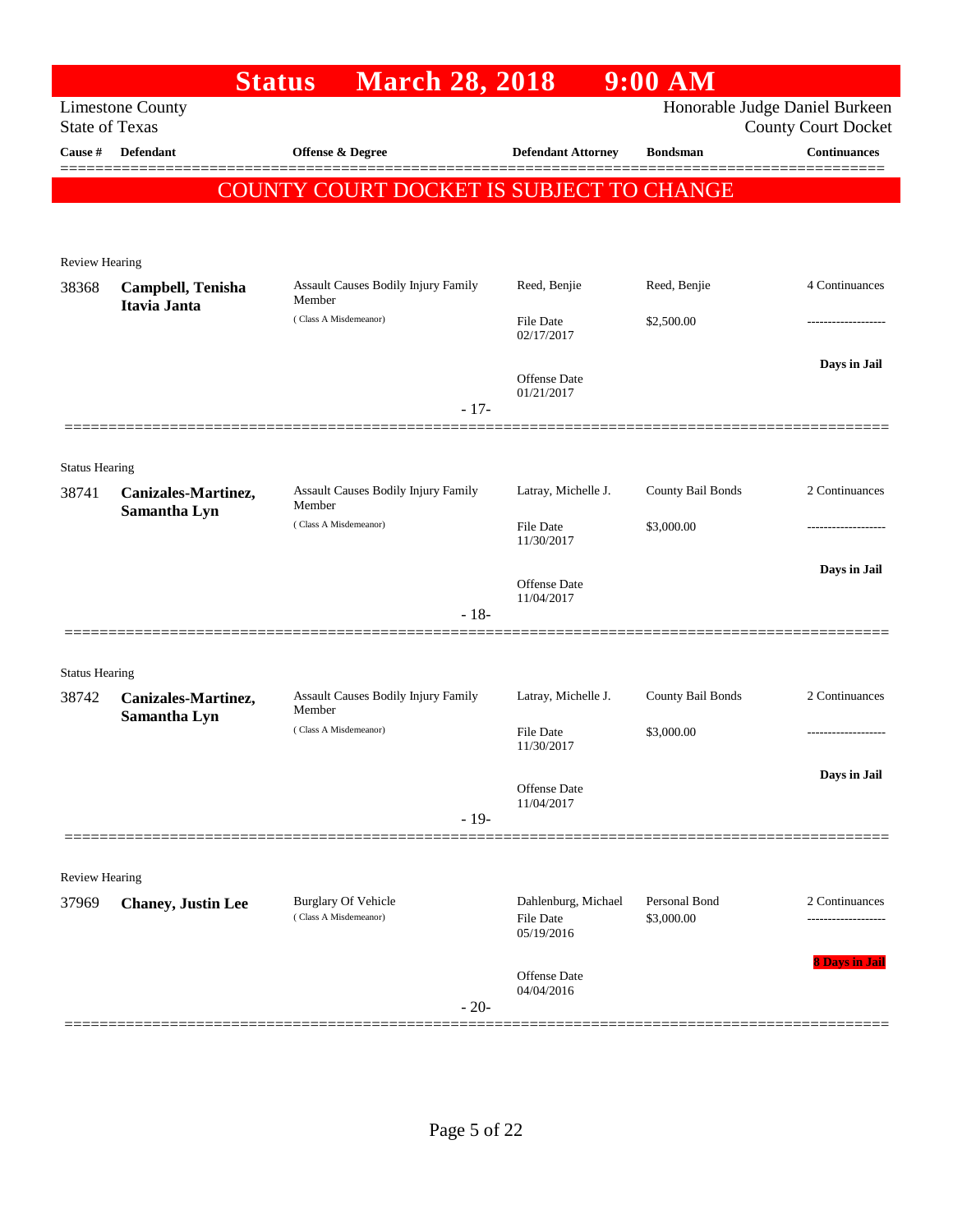|                       |                           | <b>March 28, 2018</b><br><b>Status</b>                                 |                                                       | 9:00 AM                         |                                                              |
|-----------------------|---------------------------|------------------------------------------------------------------------|-------------------------------------------------------|---------------------------------|--------------------------------------------------------------|
| <b>State of Texas</b> | <b>Limestone County</b>   |                                                                        |                                                       |                                 | Honorable Judge Daniel Burkeen<br><b>County Court Docket</b> |
| Cause #               | <b>Defendant</b>          | Offense & Degree                                                       | <b>Defendant Attorney</b>                             | <b>Bondsman</b>                 | <b>Continuances</b>                                          |
|                       |                           | COUNTY COURT DOCKET IS SUBJECT TO CHANGE                               |                                                       |                                 | ======                                                       |
|                       |                           |                                                                        |                                                       |                                 |                                                              |
| Review Hearing        |                           |                                                                        |                                                       |                                 |                                                              |
| 38035                 | <b>Chaney, Justin Lee</b> | Bail Jumping And Fail To Appear<br>(Class A Misdemeanor)               | Dahlenburg, Michael<br><b>File Date</b><br>06/13/2016 |                                 | 2 Continuances                                               |
|                       |                           | $-21-$                                                                 | <b>Offense Date</b><br>06/02/2016                     |                                 | <b>8 Days in Jail</b>                                        |
|                       |                           |                                                                        |                                                       |                                 |                                                              |
| <b>Review Hearing</b> |                           |                                                                        |                                                       |                                 |                                                              |
| 38184                 | <b>Chaney, Justin Lee</b> | Bail Jumping And Fail To Appear<br>(Class A Misdemeanor)               | Dahlenburg, Michael<br><b>File Date</b><br>09/19/2016 | Personal Bond<br>\$1,000.00     | 2 Continuances<br>.                                          |
|                       |                           | $-22-$                                                                 | <b>Offense Date</b><br>09/14/2016                     |                                 | <b>8 Days in Jail</b>                                        |
| <b>Review Hearing</b> |                           |                                                                        |                                                       |                                 |                                                              |
| 38185                 | <b>Chaney, Justin Lee</b> | Bail Jumping And Fail To Appear<br>(Class A Misdemeanor)               | Dahlenburg, Michael<br><b>File Date</b><br>09/19/2016 | Personal Bond<br>\$1,000.00     | 2 Continuances<br>-------------------                        |
|                       |                           | $-23-$                                                                 | Offense Date<br>09/14/2016                            |                                 | <b>8 Days in Jai</b>                                         |
|                       |                           |                                                                        |                                                       |                                 |                                                              |
| <b>Status Hearing</b> |                           |                                                                        |                                                       |                                 |                                                              |
| 38781                 | <b>Cook, Sincere Rae</b>  | Assault Causes Bodily Injury Family<br>Member<br>(Class A Misdemeanor) | Sanders, Raymond L.<br>File Date<br>01/08/2018        | County Bail Bonds<br>\$3,000.00 | 1 Continuances                                               |
|                       |                           | $-24-$                                                                 | Offense Date<br>12/15/2017                            |                                 | Days in Jail                                                 |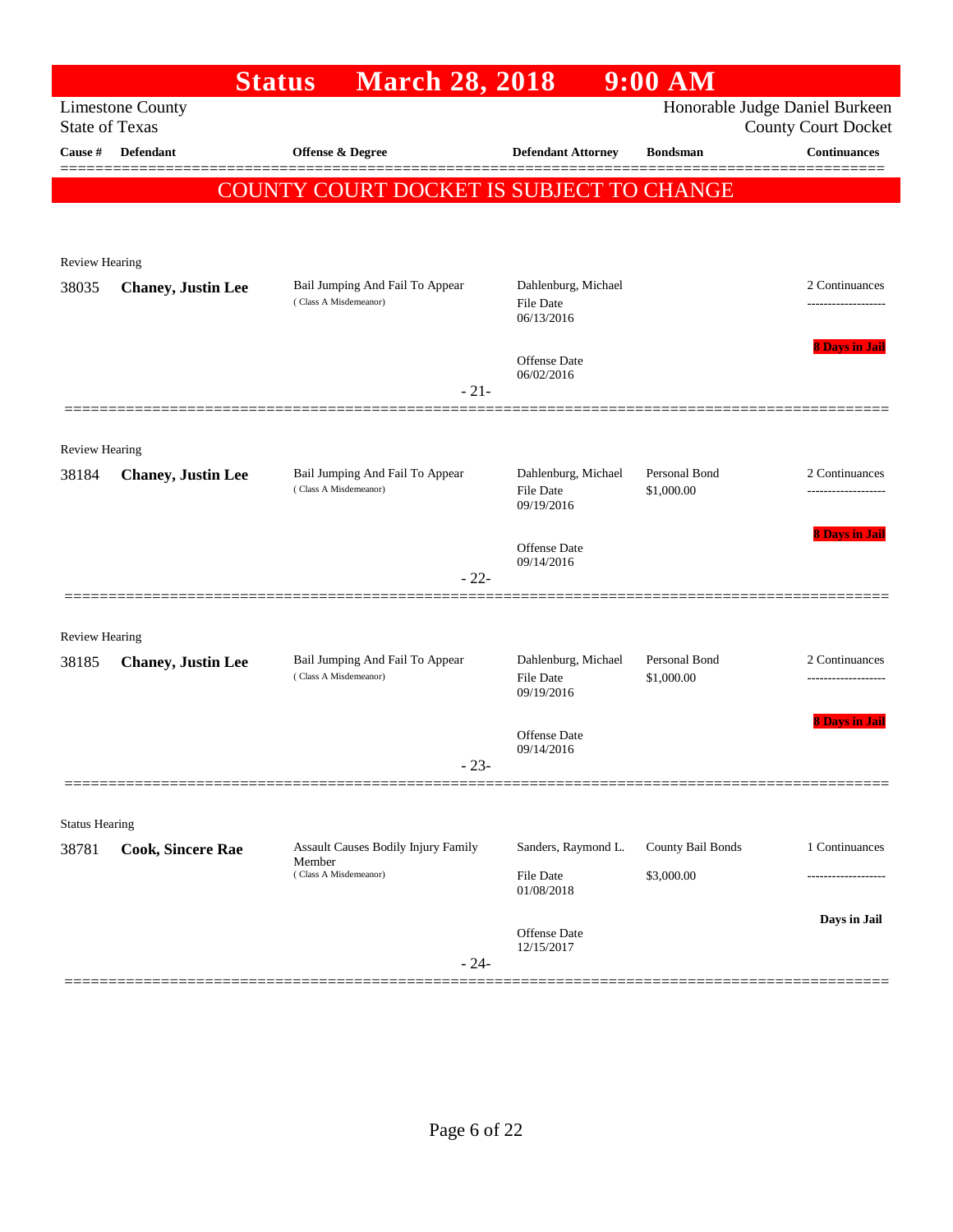|                       |                         | <b>March 28, 2018</b><br><b>Status</b>        |                                                       | $9:00$ AM                       |                                                              |
|-----------------------|-------------------------|-----------------------------------------------|-------------------------------------------------------|---------------------------------|--------------------------------------------------------------|
| <b>State of Texas</b> | <b>Limestone County</b> |                                               |                                                       |                                 | Honorable Judge Daniel Burkeen<br><b>County Court Docket</b> |
| Cause #               | <b>Defendant</b>        | <b>Offense &amp; Degree</b>                   | <b>Defendant Attorney</b>                             | <b>Bondsman</b>                 | <b>Continuances</b>                                          |
|                       |                         | COUNTY COURT DOCKET IS SUBJECT TO CHANGE      |                                                       |                                 |                                                              |
|                       |                         |                                               |                                                       |                                 |                                                              |
| <b>Status Hearing</b> |                         |                                               |                                                       |                                 |                                                              |
| 38756                 | Cruz, Julian Alberto    | Assault Causes Bodily Injury Family<br>Member | Reed, Stephen M.                                      | Reed, Bobby                     | 2 Continuances                                               |
|                       |                         | (Class A Misdemeanor)                         | <b>File Date</b><br>12/08/2017                        | \$3,000.00                      | ---------------                                              |
|                       |                         |                                               | <b>Offense Date</b><br>10/10/2017                     |                                 | Days in Jail                                                 |
|                       |                         | $-25-$                                        |                                                       |                                 |                                                              |
| <b>Status Hearing</b> |                         |                                               |                                                       |                                 |                                                              |
| 38757                 | Cruz, Julian Alberto    | Assault Causes Bodily Injury Family           | Reed, Stephen M.                                      | Reed, Bobby                     | 2 Continuances                                               |
|                       |                         | Member<br>(Class A Misdemeanor)               | <b>File Date</b><br>12/08/2017                        | \$3,000.00                      |                                                              |
|                       |                         |                                               |                                                       |                                 | Days in Jail                                                 |
|                       |                         | $-26-$                                        | <b>Offense Date</b><br>10/10/2017                     |                                 |                                                              |
|                       |                         |                                               |                                                       |                                 |                                                              |
| <b>Review Hearing</b> |                         |                                               |                                                       |                                 |                                                              |
| 38749                 | Dale, Shara Re'ann      | Criminal Trespass<br>(Class B Misdemeanor)    | Dahlenburg, Michael<br><b>File Date</b><br>12/07/2017 | County Bail Bonds<br>\$2,000.00 | 2 Continuances<br>-------------------                        |
|                       |                         |                                               | <b>Offense</b> Date                                   |                                 | <b>10 Days in Jail</b>                                       |
|                       |                         | $-27-$                                        | 10/07/2017                                            |                                 |                                                              |
|                       |                         |                                               |                                                       |                                 |                                                              |
| <b>Status Hearing</b> |                         |                                               |                                                       |                                 |                                                              |
| 38149                 | Delacruz, Raul, Jr.     | Poss Marij <2oz<br>(Class B Misdemeanor)      | Keathley, Steve A.<br>File Date<br>08/23/2016         | County Bail Bonds<br>\$2,000.00 | 14 Continuances                                              |
|                       |                         | $-28-$                                        | Offense Date<br>07/19/2016                            |                                 | <b>374 Days in Jail</b>                                      |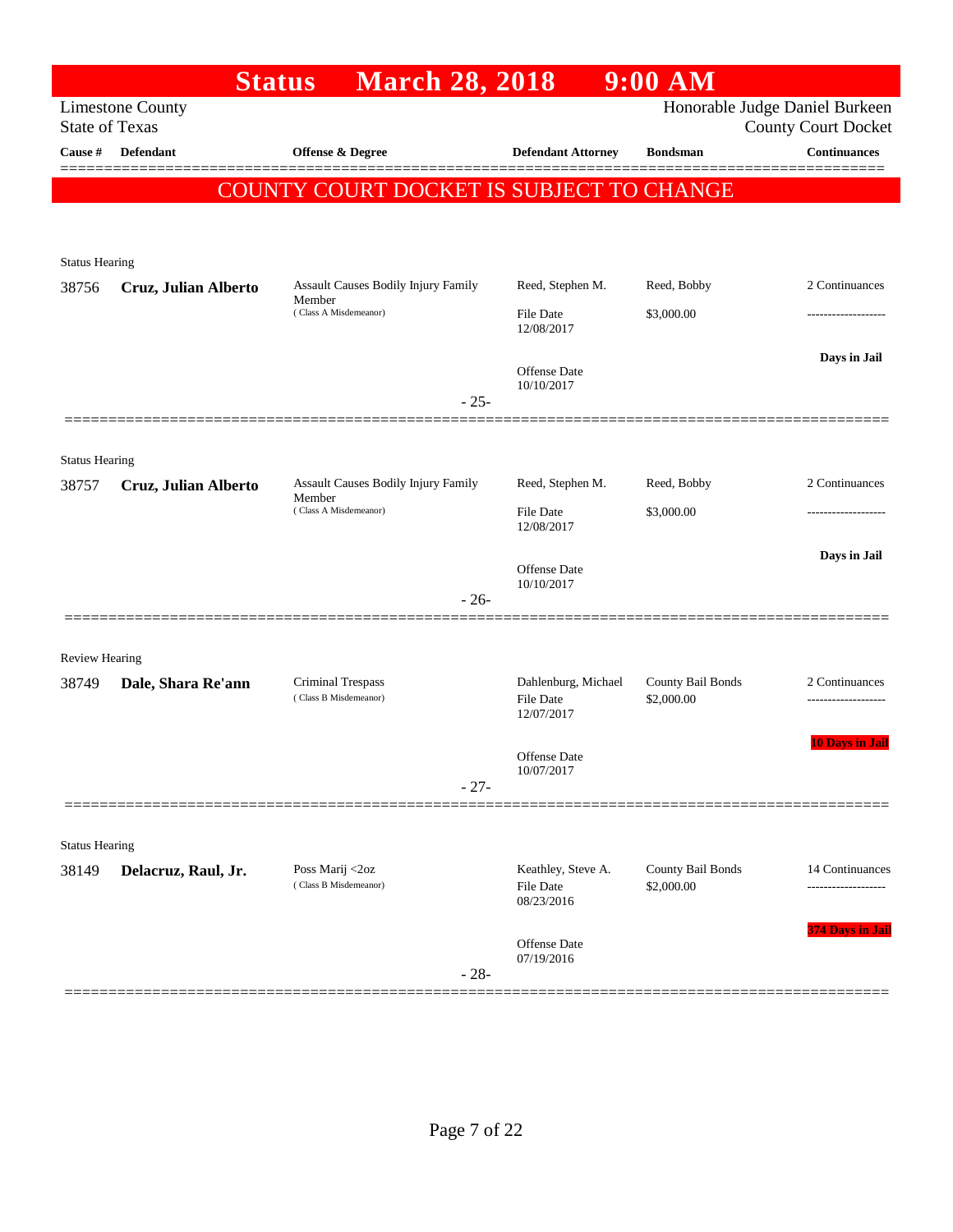|                                         |                                  | <b>Status</b>         | <b>March 28, 2018</b>                  |                                     | $9:00$ AM                                       |                                                   |
|-----------------------------------------|----------------------------------|-----------------------|----------------------------------------|-------------------------------------|-------------------------------------------------|---------------------------------------------------|
|                                         | <b>Limestone County</b>          |                       |                                        |                                     |                                                 | Honorable Judge Daniel Burkeen                    |
| <b>State of Texas</b><br><b>Cause</b> # | <b>Defendant</b>                 | Offense & Degree      |                                        | <b>Defendant Attorney</b>           | <b>Bondsman</b>                                 | <b>County Court Docket</b><br><b>Continuances</b> |
|                                         |                                  |                       |                                        |                                     |                                                 |                                                   |
|                                         |                                  |                       |                                        |                                     | <b>COUNTY COURT DOCKET IS SUBJECT TO CHANGE</b> |                                                   |
|                                         |                                  |                       |                                        |                                     |                                                 |                                                   |
| <b>Status Hearing</b>                   |                                  |                       |                                        |                                     |                                                 |                                                   |
| 38445                                   | Douglas, Vidal                   | Conv/Susp/W/O Fin Res | Driving W/Lic Inv W/Prev               |                                     | Personal Bond                                   | 1 Continuances                                    |
|                                         | <b>Bernard</b>                   | (Class B Misdemeanor) |                                        | <b>File Date</b>                    | \$1,000.00                                      |                                                   |
|                                         |                                  |                       |                                        | 04/24/2017                          |                                                 |                                                   |
|                                         |                                  |                       |                                        | Offense Date                        |                                                 | Days in Jail                                      |
|                                         |                                  |                       | $-29-$                                 | 02/26/2017                          |                                                 |                                                   |
|                                         |                                  |                       |                                        |                                     |                                                 |                                                   |
| <b>Status Hearing</b>                   |                                  |                       |                                        |                                     |                                                 |                                                   |
| 38594                                   | Douglas, Vidal<br><b>Bernard</b> |                       | Bail Jumping And Fail To Appear        |                                     | <b>EZ Out Bail Bonds</b>                        | 1 Continuances                                    |
|                                         |                                  | (Class A Misdemeanor) |                                        | <b>File Date</b><br>08/10/2017      | \$2,000.00                                      |                                                   |
|                                         |                                  |                       |                                        |                                     |                                                 | Days in Jail                                      |
|                                         |                                  |                       |                                        | Offense Date<br>08/03/2017          |                                                 |                                                   |
|                                         |                                  |                       | $-30-$                                 |                                     |                                                 |                                                   |
|                                         |                                  |                       |                                        |                                     |                                                 |                                                   |
| <b>Status Hearing</b>                   |                                  |                       |                                        |                                     |                                                 |                                                   |
| 38769                                   | <b>Elliott, James Devon</b>      | (Class A Misdemeanor) | Terroristic Threat Of Family/Household | Aguilar, Joseph<br><b>File Date</b> | Freebird Bail Bonds<br>\$3,000.00               | 2 Continuances                                    |
|                                         |                                  |                       |                                        | 12/13/2017                          |                                                 |                                                   |
|                                         |                                  |                       |                                        | Offense Date                        |                                                 | Days in Jail                                      |
|                                         |                                  |                       | $-31-$                                 | 10/04/2017                          |                                                 |                                                   |
|                                         |                                  |                       |                                        |                                     |                                                 |                                                   |
| <b>Status Hearing</b>                   |                                  |                       |                                        |                                     |                                                 |                                                   |
| 38772                                   | <b>Elmore, Calvin</b>            |                       | Theft Prop $>=$ \$750 < \$2,500        | Sanders, Raymond L.                 | County Bail Bonds                               | 0 Continuances                                    |
|                                         | William                          | (Class A Misdemeanor) |                                        | <b>File Date</b>                    | \$3,000.00                                      | ---------------                                   |
|                                         |                                  |                       |                                        | 12/22/2017                          |                                                 |                                                   |
|                                         |                                  |                       |                                        | <b>Offense Date</b><br>03/25/2017   |                                                 | Days in Jail                                      |
|                                         |                                  |                       | $-32-$                                 |                                     |                                                 |                                                   |
|                                         |                                  |                       |                                        |                                     |                                                 |                                                   |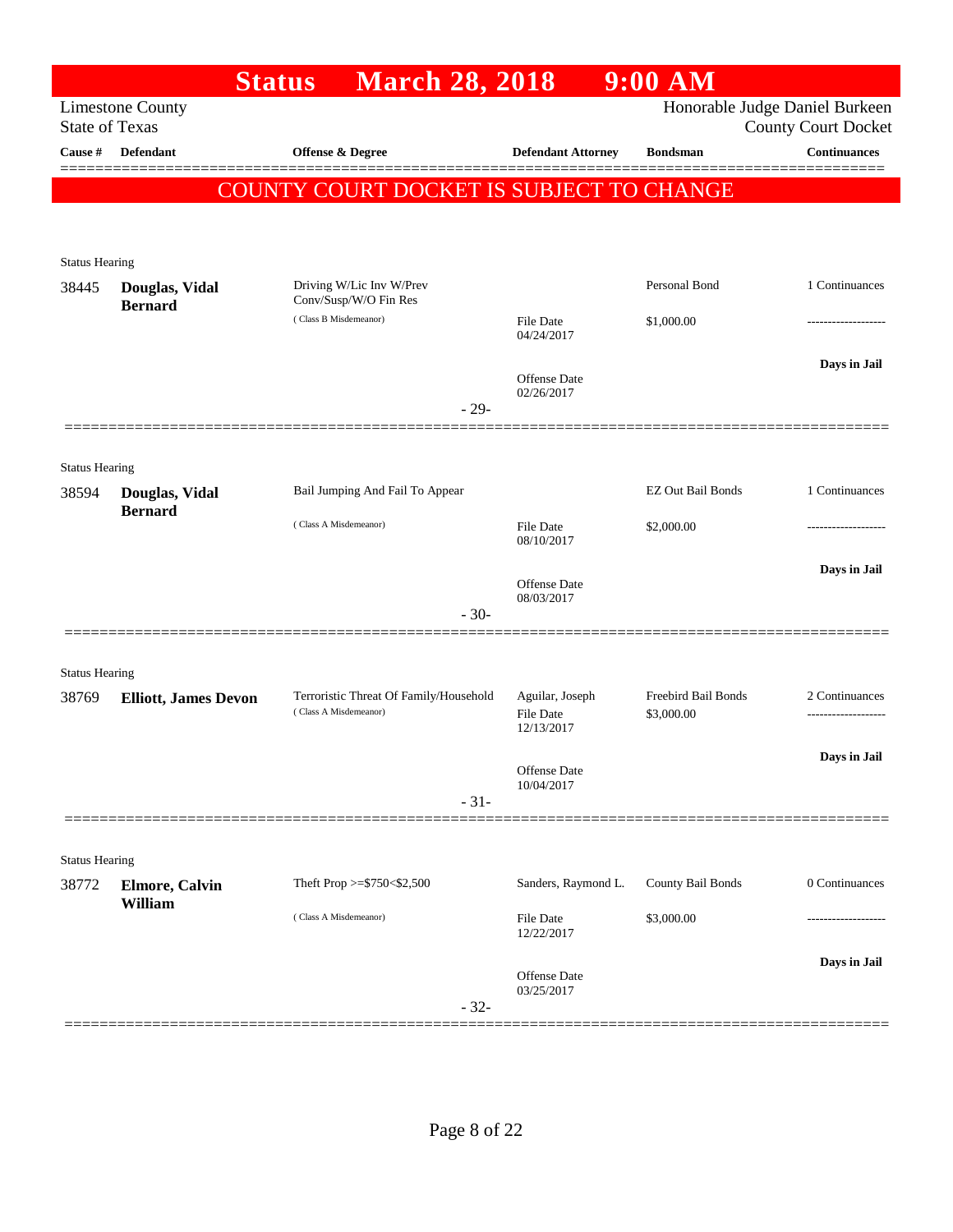|                       | <b>Status</b>                        | <b>March 28, 2018</b>                                |                                         | $9:00$ AM                       |                                                              |
|-----------------------|--------------------------------------|------------------------------------------------------|-----------------------------------------|---------------------------------|--------------------------------------------------------------|
| <b>State of Texas</b> | <b>Limestone County</b>              |                                                      |                                         |                                 | Honorable Judge Daniel Burkeen<br><b>County Court Docket</b> |
| <b>Cause</b> #        | Defendant                            | Offense & Degree                                     | <b>Defendant Attorney</b>               | <b>Bondsman</b>                 | Continuances                                                 |
|                       |                                      | <b>COUNTY COURT DOCKET IS SUBJECT TO CHANGE</b>      |                                         |                                 |                                                              |
|                       |                                      |                                                      |                                         |                                 |                                                              |
| <b>Review Hearing</b> |                                      |                                                      |                                         |                                 |                                                              |
| 38582                 | <b>Farris, Kyle Mitchell</b>         | Poss Marij <2oz<br>(Class B Misdemeanor)             | Reed, Benjie<br>File Date<br>07/25/2017 | County Bail Bonds<br>\$2,500.00 | 6 Continuances<br>------------------                         |
|                       |                                      |                                                      | Offense Date<br>06/11/2017              |                                 | Days in Jail                                                 |
|                       |                                      | $-33-$                                               |                                         |                                 |                                                              |
| Review Hearing        |                                      |                                                      |                                         |                                 |                                                              |
| 38416                 | <b>Forge, Anthony</b><br>Bernard, II | <b>Assault Causes Bodily Injury Family</b><br>Member | Reed, Justin                            | Reed, Justin                    | 10 Continuances                                              |
|                       |                                      | (Class A Misdemeanor)                                | File Date<br>03/22/2017                 | \$3,000.00                      |                                                              |
|                       |                                      |                                                      | Offense Date<br>03/08/2017              |                                 | <b>42 Days in Jail</b>                                       |
|                       |                                      | $-34-$                                               |                                         |                                 |                                                              |
| Plea Hearing          |                                      |                                                      |                                         |                                 |                                                              |
| 38466                 | Freeman, Leslie David                | Poss Cs Pg $3 < 28g$<br>(Class A Misdemeanor)        | Reed, Benjie                            | Freebird Bail Bonds             | 10 Continuances                                              |
|                       |                                      |                                                      | File Date<br>05/04/2017                 | \$7,500.00                      |                                                              |
|                       |                                      |                                                      | <b>Offense Date</b><br>11/12/2016       |                                 | Days in Jail                                                 |
|                       |                                      | $-35-$                                               |                                         |                                 |                                                              |
| Plea Hearing          |                                      |                                                      |                                         |                                 |                                                              |
| 38607                 | Freeman, Leslie David                | Fail To Identify Fugitive Intent Give<br>False Info  | Reed, Benjie                            | Reed, Benjie                    | 6 Continuances                                               |
|                       |                                      | (Class A Misdemeanor)                                | <b>File Date</b><br>08/21/2017          | \$3,000.00                      |                                                              |
|                       |                                      | $-36-$                                               | Offense Date<br>07/19/2017              |                                 | Days in Jail                                                 |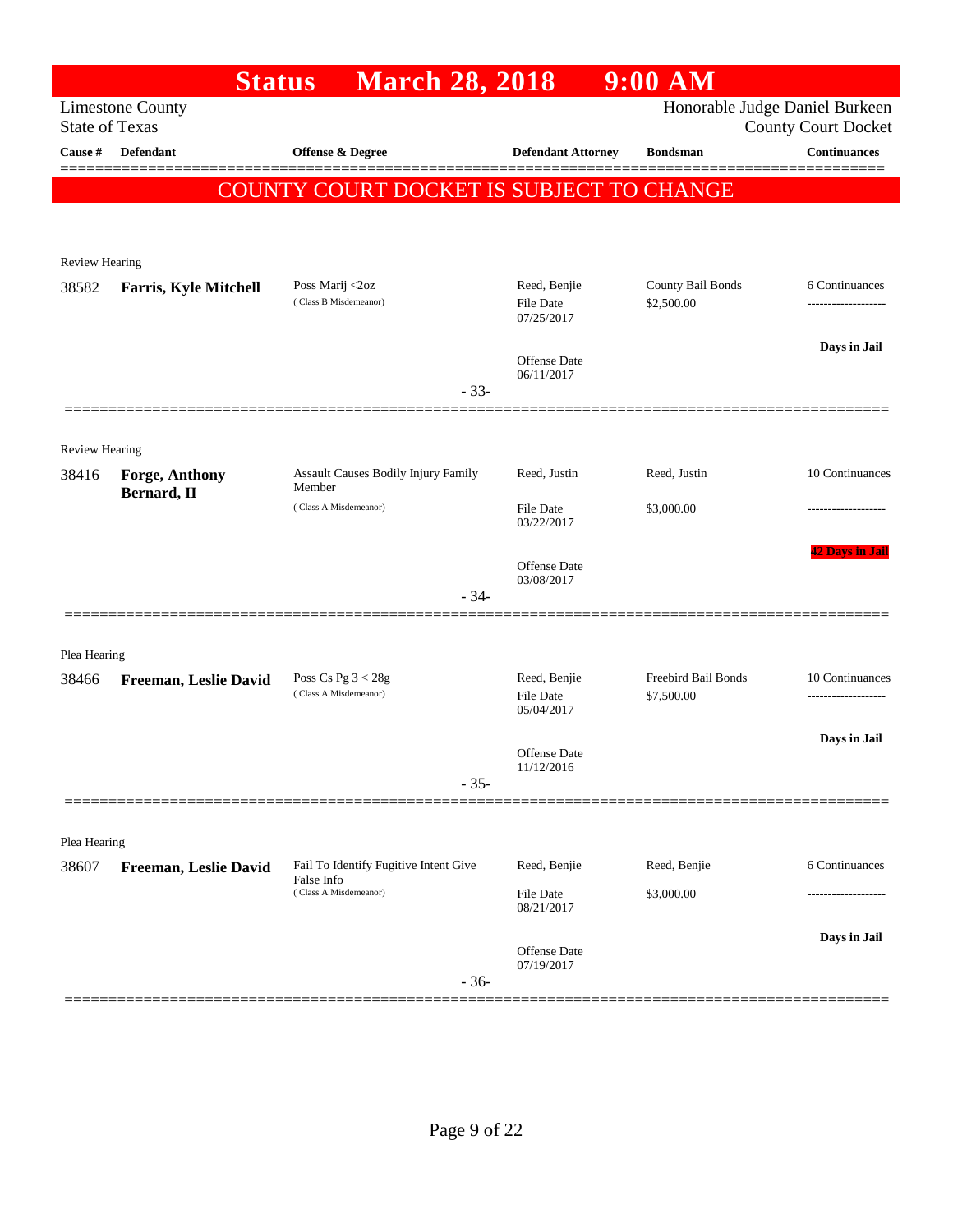|                       | <b>Status</b>                      | <b>March 28, 2018</b>                                    |                                   | $9:00$ AM                         |                                                              |
|-----------------------|------------------------------------|----------------------------------------------------------|-----------------------------------|-----------------------------------|--------------------------------------------------------------|
| <b>State of Texas</b> | <b>Limestone County</b>            |                                                          |                                   |                                   | Honorable Judge Daniel Burkeen<br><b>County Court Docket</b> |
| Cause #               | <b>Defendant</b>                   | <b>Offense &amp; Degree</b>                              | <b>Defendant Attorney</b>         | <b>Bondsman</b>                   | <b>Continuances</b>                                          |
|                       |                                    | COUNTY COURT DOCKET IS SUBJECT TO CHANGE                 |                                   |                                   |                                                              |
|                       |                                    |                                                          |                                   |                                   |                                                              |
|                       |                                    |                                                          |                                   |                                   |                                                              |
| <b>Status Hearing</b> |                                    |                                                          |                                   |                                   |                                                              |
| 38780                 | <b>Gilpin, Brittney</b><br>Angelle | <b>Assault Causes Bodily Injury Family</b><br>Member     | Moore, David E.                   | County Bail Bonds                 | 1 Continuances                                               |
|                       |                                    | (Class A Misdemeanor)                                    | <b>File Date</b><br>01/08/2018    | \$3,000.00                        | .                                                            |
|                       |                                    |                                                          | <b>Offense Date</b>               |                                   | Days in Jail                                                 |
|                       |                                    |                                                          | 12/15/2017                        |                                   |                                                              |
|                       |                                    | $-37-$                                                   |                                   |                                   |                                                              |
|                       |                                    |                                                          |                                   |                                   |                                                              |
| <b>Status Hearing</b> |                                    |                                                          | Reed, Justin                      | Freebird Bail Bonds               | 5 Continuances                                               |
| 38627                 | <b>Gray, Chandra Renee</b>         | Theft Prop $>=$ \$100 $<$ \$750<br>(Class B Misdemeanor) | <b>File Date</b>                  | \$1,000.00                        |                                                              |
|                       |                                    |                                                          | 08/28/2017                        |                                   |                                                              |
|                       |                                    |                                                          | <b>Offense Date</b>               |                                   | Days in Jail                                                 |
|                       |                                    | $-38-$                                                   | 07/16/2017                        |                                   |                                                              |
|                       |                                    |                                                          |                                   |                                   |                                                              |
| <b>Status Hearing</b> |                                    |                                                          |                                   |                                   |                                                              |
| 38710                 | <b>Gray, Chandra Renee</b>         | <b>Evading Arrest Detention</b>                          | Reed, Justin                      | Freebird Bail Bonds               | 4 Continuances                                               |
|                       |                                    | (Class A Misdemeanor)                                    | <b>File Date</b><br>10/26/2017    | \$3,000.00                        | -----------------                                            |
|                       |                                    |                                                          |                                   |                                   | Days in Jail                                                 |
|                       |                                    |                                                          | <b>Offense Date</b><br>10/01/2017 |                                   |                                                              |
|                       |                                    | $-39-$                                                   |                                   |                                   |                                                              |
|                       |                                    |                                                          |                                   |                                   |                                                              |
| <b>Status Hearing</b> |                                    |                                                          |                                   |                                   |                                                              |
| 38711                 | <b>Gray, Chandra Renee</b>         | Theft Prop <\$100 W/Prev Convic<br>(Class B Misdemeanor) | Reed, Justin<br><b>File Date</b>  | Freebird Bail Bonds<br>\$2,000.00 | 4 Continuances<br>--------------                             |
|                       |                                    |                                                          | 10/26/2017                        |                                   |                                                              |
|                       |                                    |                                                          | <b>Offense</b> Date               |                                   | Days in Jail                                                 |
|                       |                                    |                                                          | 10/01/2017                        |                                   |                                                              |
|                       |                                    | $-40-$                                                   |                                   |                                   |                                                              |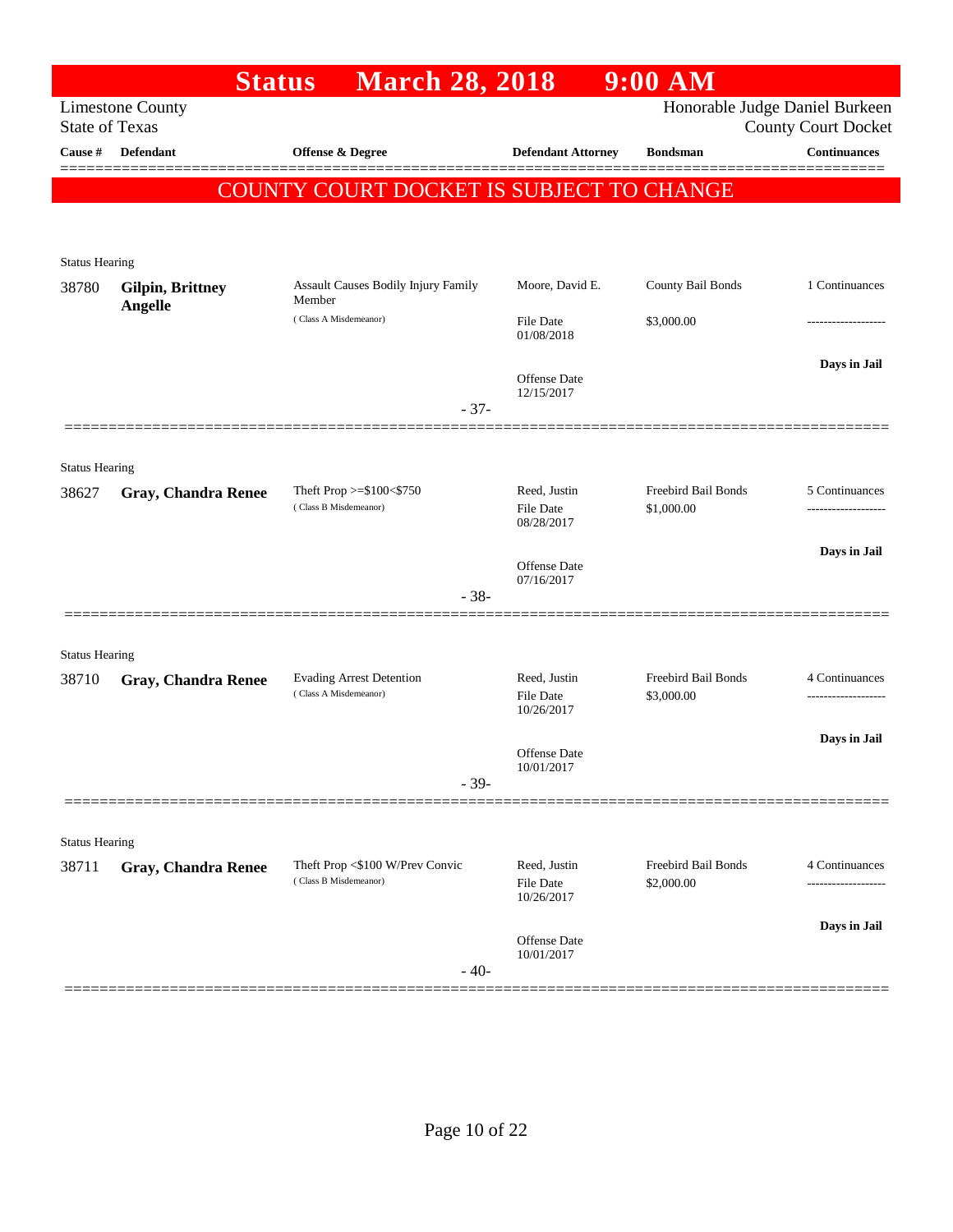|                                |                           | <b>March 28, 2018</b><br><b>Status</b>          |        |                                | 9:00 AM                    |                                                   |
|--------------------------------|---------------------------|-------------------------------------------------|--------|--------------------------------|----------------------------|---------------------------------------------------|
| <b>State of Texas</b>          | <b>Limestone County</b>   |                                                 |        |                                |                            | Honorable Judge Daniel Burkeen                    |
| Cause #                        | Defendant                 | <b>Offense &amp; Degree</b>                     |        | <b>Defendant Attorney</b>      | <b>Bondsman</b>            | <b>County Court Docket</b><br><b>Continuances</b> |
|                                |                           |                                                 |        |                                |                            |                                                   |
|                                |                           | <b>COUNTY COURT DOCKET IS SUBJECT TO CHANGE</b> |        |                                |                            |                                                   |
|                                |                           |                                                 |        |                                |                            |                                                   |
| <b>Status Hearing</b>          |                           |                                                 |        |                                |                            |                                                   |
| 38714                          | <b>Henderson, Deontre</b> | Poss Marij >2oz<=4oz                            |        | Reed, Justin                   | Reed, Benjie               | 4 Continuances                                    |
|                                | <b>Markee</b>             | (Class A Misdemeanor)                           |        | <b>File Date</b>               | \$5,000.00                 |                                                   |
|                                |                           |                                                 |        | 10/26/2017                     |                            |                                                   |
|                                |                           |                                                 |        | Offense Date                   |                            | Days in Jail                                      |
|                                |                           |                                                 | $-41-$ | 04/21/2017                     |                            |                                                   |
|                                |                           |                                                 |        |                                |                            |                                                   |
|                                |                           |                                                 |        |                                |                            |                                                   |
| <b>Status Hearing</b><br>38299 | <b>Henderson, Dontre</b>  | <b>Evading Arrest Or Detention</b>              |        | Reed, Justin                   | Reed, Justin               | 15 Continuances                                   |
|                                | <b>Markee</b>             |                                                 |        |                                |                            |                                                   |
|                                |                           | (Class B Misdemeanor)                           |        | <b>File Date</b><br>01/06/2017 | \$3,000.00                 |                                                   |
|                                |                           |                                                 |        |                                |                            | Days in Jail                                      |
|                                |                           |                                                 |        | Offense Date<br>12/03/2016     |                            |                                                   |
|                                |                           |                                                 | $-42-$ |                                |                            |                                                   |
|                                |                           |                                                 |        |                                |                            |                                                   |
| Review Hearing                 |                           |                                                 |        |                                |                            |                                                   |
| 38434                          | Holdman, Quincy Lee       | Poss Marij <2oz<br>(Class B Misdemeanor)        |        | <b>File Date</b>               | Reed, Benjie<br>\$2,500.00 | 10 Continuances                                   |
|                                |                           |                                                 |        | 04/24/2017                     |                            |                                                   |
|                                |                           |                                                 |        | Offense Date                   |                            | Days in Jail                                      |
|                                |                           |                                                 | $-43-$ | 02/16/2017                     |                            |                                                   |
|                                |                           |                                                 |        |                                |                            |                                                   |
| Plea Hearing                   |                           |                                                 |        |                                |                            |                                                   |
| 37882                          | Holmes, Dajour            | Poss Marij <2oz                                 |        | Reed, Stephen M.               |                            | 6 Continuances                                    |
|                                | <b>Marquet</b>            | (Class B Misdemeanor)                           |        | File Date                      |                            |                                                   |
|                                |                           |                                                 |        | 03/29/2016                     |                            |                                                   |
|                                |                           |                                                 |        |                                |                            | Days in Jail                                      |
|                                |                           |                                                 |        | Offense Date<br>06/15/2015     |                            |                                                   |
|                                |                           |                                                 | $-44-$ |                                |                            |                                                   |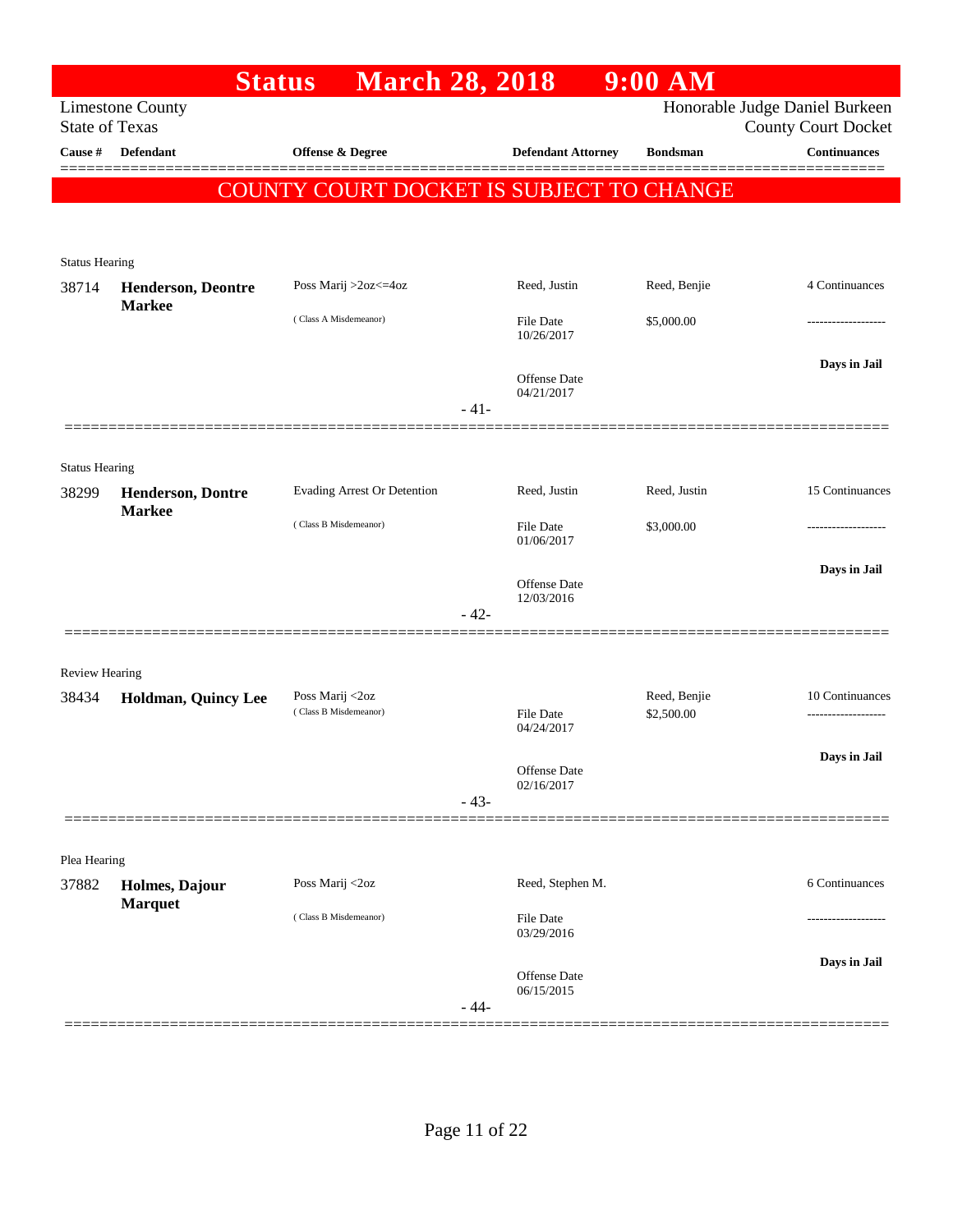|                       |                                     | <b>March 28, 2018</b><br><b>Status</b>          |                                   | $9:00$ AM         |                                |
|-----------------------|-------------------------------------|-------------------------------------------------|-----------------------------------|-------------------|--------------------------------|
|                       | <b>Limestone County</b>             |                                                 |                                   |                   | Honorable Judge Daniel Burkeen |
| <b>State of Texas</b> |                                     |                                                 |                                   |                   | <b>County Court Docket</b>     |
| Cause #               | <b>Defendant</b>                    | Offense & Degree                                | <b>Defendant Attorney</b>         | <b>Bondsman</b>   | <b>Continuances</b>            |
|                       |                                     | <b>COUNTY COURT DOCKET IS SUBJECT TO CHANGE</b> |                                   |                   |                                |
|                       |                                     |                                                 |                                   |                   |                                |
|                       |                                     |                                                 |                                   |                   |                                |
| Plea Hearing<br>38031 |                                     | Bail Jumping And Fail To Appear                 | Reed, Stephen M.                  | Player Bail Bonds | 6 Continuances                 |
|                       | Holmes, Dajour<br><b>Marquet</b>    |                                                 |                                   |                   |                                |
|                       |                                     | (Class A Misdemeanor)                           | <b>File Date</b><br>06/03/2016    | \$4,000.00        |                                |
|                       |                                     |                                                 |                                   |                   | Days in Jail                   |
|                       |                                     |                                                 | Offense Date<br>05/05/2016        |                   |                                |
|                       |                                     |                                                 | $-45-$                            |                   |                                |
|                       |                                     |                                                 |                                   |                   |                                |
| Plea Hearing          |                                     |                                                 |                                   |                   |                                |
| 38218                 | Holmes, Dajour                      | Bail Jumping And Fail To Appear                 | Reed, Stephen M.                  | Player Bail Bonds | 6 Continuances                 |
|                       | <b>Marquet</b>                      | (Class A Misdemeanor)                           | <b>File Date</b>                  | \$4,000.00        |                                |
|                       |                                     |                                                 | 10/27/2016                        |                   |                                |
|                       |                                     |                                                 | <b>Offense</b> Date               |                   | Days in Jail                   |
|                       |                                     |                                                 | 10/06/2016                        |                   |                                |
|                       |                                     |                                                 | $-46-$                            |                   |                                |
|                       |                                     |                                                 |                                   |                   |                                |
| Plea Hearing          |                                     |                                                 |                                   |                   | 10 Continuances                |
| 38509                 | Hutchison, Calob<br><b>Delasand</b> | Poss Marij <2oz                                 | Reed, Justin                      | County Bail Bonds |                                |
|                       |                                     | (Class B Misdemeanor)                           | File Date<br>05/23/2017           | \$2,000.00        |                                |
|                       |                                     |                                                 |                                   |                   | <b>4 Days in Jail</b>          |
|                       |                                     |                                                 | <b>Offense</b> Date<br>05/05/2017 |                   |                                |
|                       |                                     |                                                 | $-47-$                            |                   |                                |
|                       |                                     |                                                 |                                   |                   |                                |
| <b>Review Hearing</b> |                                     |                                                 |                                   |                   |                                |
| 38712                 | Jacobs, Kenneth                     | Driving W/Lic Inv W/Prev                        |                                   | County Bail Bonds | 3 Continuances                 |
|                       | <b>Brandon</b>                      | Conv/Susp/W/O Fin Res<br>(Class B Misdemeanor)  | <b>File Date</b>                  | \$2,000.00        |                                |
|                       |                                     |                                                 | 10/26/2017                        |                   |                                |
|                       |                                     |                                                 | <b>Offense</b> Date               |                   | Days in Jail                   |
|                       |                                     |                                                 | 08/09/2017                        |                   |                                |
|                       |                                     |                                                 | $-48-$                            |                   |                                |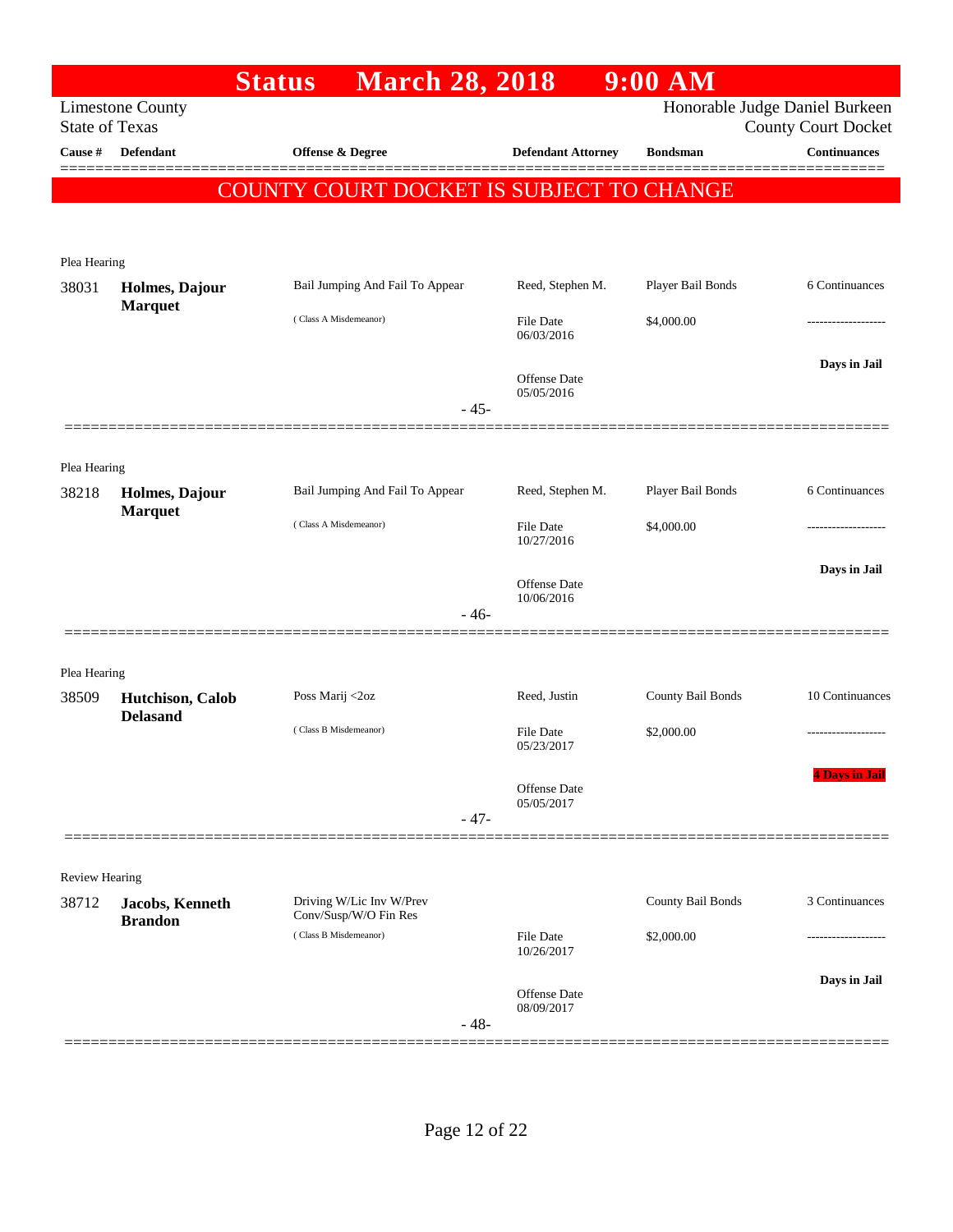|                                |                              | <b>Status</b>         | <b>March 28, 2018</b>                 |                            | $9:00$ AM                                       |                                                              |
|--------------------------------|------------------------------|-----------------------|---------------------------------------|----------------------------|-------------------------------------------------|--------------------------------------------------------------|
| <b>State of Texas</b>          | <b>Limestone County</b>      |                       |                                       |                            |                                                 | Honorable Judge Daniel Burkeen<br><b>County Court Docket</b> |
| Cause #                        | <b>Defendant</b>             | Offense & Degree      |                                       | <b>Defendant Attorney</b>  | <b>Bondsman</b>                                 | <b>Continuances</b>                                          |
|                                |                              |                       |                                       |                            | <b>COUNTY COURT DOCKET IS SUBJECT TO CHANGE</b> |                                                              |
|                                |                              |                       |                                       |                            |                                                 |                                                              |
| <b>Review Hearing</b>          |                              |                       |                                       |                            |                                                 |                                                              |
| 38688                          | Jarvis, Randall              | Poss Marij <2oz       |                                       | Roberts, Michael B.        | County Bail Bonds                               | 3 Continuances                                               |
|                                | <b>Dewayne</b>               | (Class B Misdemeanor) |                                       | File Date                  | \$1,000.00                                      |                                                              |
|                                |                              |                       |                                       | 10/13/2017                 |                                                 |                                                              |
|                                |                              |                       |                                       | Offense Date               |                                                 | Days in Jail                                                 |
|                                |                              |                       | $-49-$                                | 09/19/2017                 |                                                 |                                                              |
|                                |                              |                       |                                       |                            |                                                 |                                                              |
| <b>Status Hearing</b>          |                              |                       |                                       |                            |                                                 |                                                              |
| 38770                          | Jennings, Patricia<br>Joanne | Member                | Assault Causes Bodily Injury Family   | Moore, David E.            | Moore, David                                    | 2 Continuances                                               |
|                                |                              | (Class A Misdemeanor) |                                       | File Date<br>12/14/2017    | \$2,500.00                                      |                                                              |
|                                |                              |                       |                                       |                            |                                                 | Days in Jail                                                 |
|                                |                              |                       |                                       | Offense Date<br>10/20/2017 |                                                 |                                                              |
|                                |                              |                       | $-50-$                                |                            |                                                 |                                                              |
|                                |                              |                       |                                       |                            |                                                 |                                                              |
| <b>Status Hearing</b><br>38708 | <b>Kinney, Kenneth</b>       | Criminal Trespass     |                                       | Reed, Benjie               | Reed, Benjie                                    | 3 Continuances                                               |
|                                | Dwayne, Sr.                  |                       |                                       |                            |                                                 |                                                              |
|                                |                              | (Class B Misdemeanor) |                                       | File Date<br>10/26/2017    | \$1,000.00                                      |                                                              |
|                                |                              |                       |                                       | Offense Date               |                                                 | Days in Jail                                                 |
|                                |                              |                       | $-51-$                                | 12/26/2016                 |                                                 |                                                              |
|                                |                              |                       |                                       |                            |                                                 |                                                              |
| Review Hearing                 |                              |                       |                                       |                            |                                                 |                                                              |
| 38554                          | Lachman, Christopher         |                       | Engage In Organized Criminal Activity | Reed, Justin               | Freebird Bail Bonds                             | 9 Continuances                                               |
|                                | <b>Scott</b>                 | (Class B Misdemeanor) |                                       | File Date                  | \$2,000.00                                      |                                                              |
|                                |                              |                       |                                       | 06/27/2017                 |                                                 |                                                              |
|                                |                              |                       |                                       | Offense Date<br>01/05/2017 |                                                 | Days in Jail                                                 |
|                                |                              |                       | $-52-$                                |                            |                                                 |                                                              |
|                                |                              |                       |                                       |                            |                                                 |                                                              |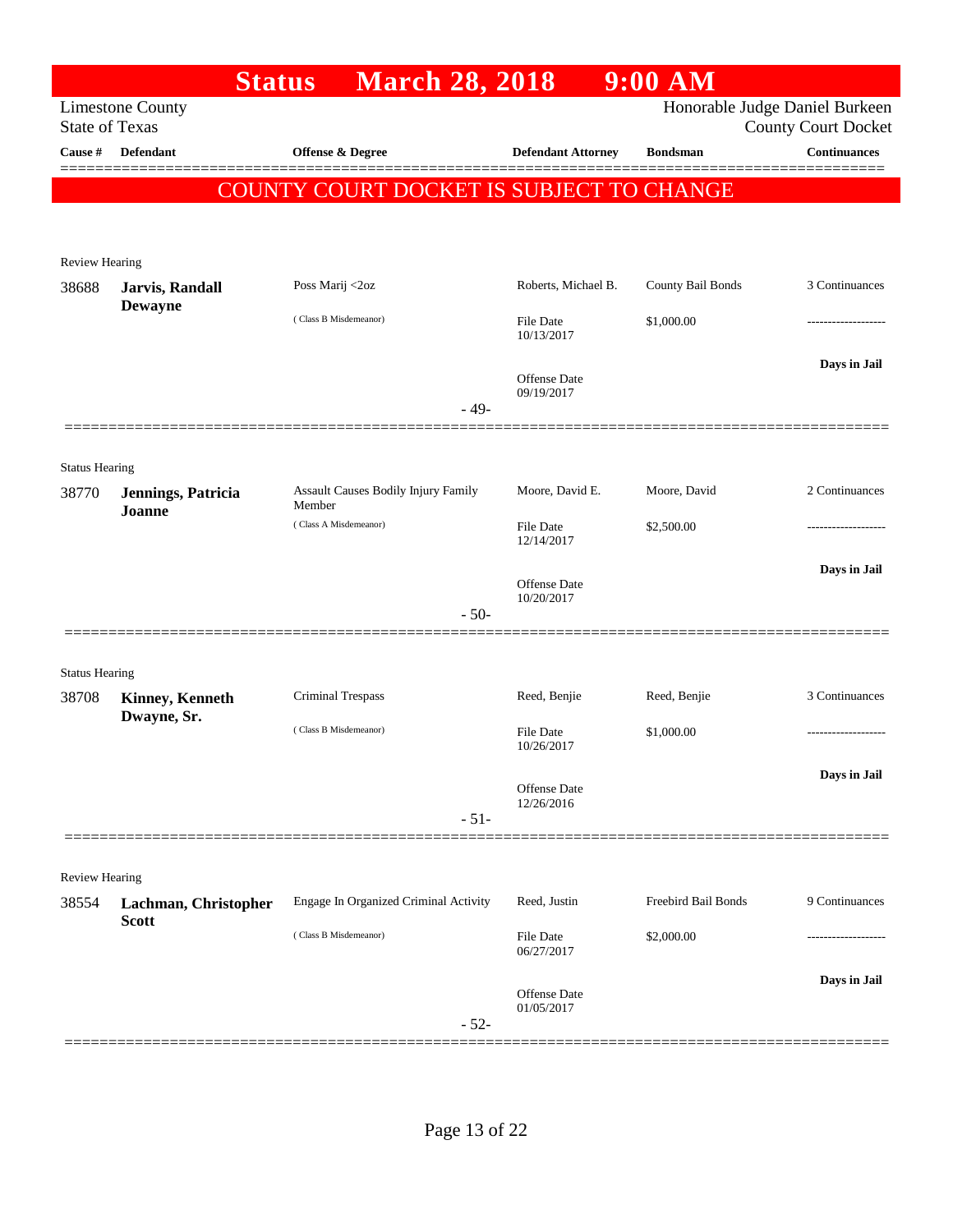|                                | <b>Status</b>                                    | <b>March 28, 2018</b>                          |                                                | $9:00$ AM                       |                                                              |
|--------------------------------|--------------------------------------------------|------------------------------------------------|------------------------------------------------|---------------------------------|--------------------------------------------------------------|
|                                | <b>Limestone County</b><br><b>State of Texas</b> |                                                |                                                |                                 | Honorable Judge Daniel Burkeen<br><b>County Court Docket</b> |
| Cause #                        | <b>Defendant</b>                                 | <b>Offense &amp; Degree</b>                    | <b>Defendant Attorney</b>                      | <b>Bondsman</b>                 | <b>Continuances</b>                                          |
|                                |                                                  | COUNTY COURT DOCKET IS SUBJECT TO CHANGE       |                                                |                                 |                                                              |
|                                |                                                  |                                                |                                                |                                 |                                                              |
| Review Hearing                 |                                                  |                                                |                                                |                                 |                                                              |
| 38555                          | Lachman, Christopher                             | Engage In Organized Criminal Activity          | Reed, Justin                                   | Freebird Bail Bonds             | 9 Continuances                                               |
|                                | <b>Scott</b>                                     | (Class A Misdemeanor)                          | <b>File Date</b><br>06/27/2017                 | \$2,500.00                      |                                                              |
|                                |                                                  | $-53-$                                         | Offense Date<br>12/19/2016                     |                                 | Days in Jail                                                 |
|                                |                                                  |                                                |                                                |                                 |                                                              |
| <b>Status Hearing</b>          |                                                  |                                                |                                                |                                 |                                                              |
| 38790                          | <b>Lang, James Barry</b>                         | Poss Marij <2oz<br>(Class B Misdemeanor)       | Reed, Justin<br><b>File Date</b><br>01/19/2018 | County Bail Bonds<br>\$2,000.00 | 1 Continuances                                               |
|                                |                                                  |                                                | <b>Offense Date</b>                            |                                 | Days in Jail                                                 |
|                                |                                                  | $-54-$                                         | 11/04/2017                                     |                                 |                                                              |
|                                |                                                  |                                                |                                                |                                 |                                                              |
| <b>Review Hearing</b><br>38292 | Lide, Ricky Ross, Jr.                            | Poss Marij <2oz<br>(Class B Misdemeanor)       | Reed, Justin<br>File Date<br>01/06/2017        | Reed, Justin<br>\$1,000.00      | 13 Continuances<br>.                                         |
|                                |                                                  |                                                | <b>Offense Date</b>                            |                                 | Days in Jail                                                 |
|                                |                                                  | $-55-$                                         | 10/24/2016                                     |                                 |                                                              |
|                                |                                                  |                                                |                                                |                                 |                                                              |
| <b>Review Hearing</b><br>38293 | Lide, Ricky Ross, Jr.                            | Driving W/Lic Inv W/Prev                       | Reed, Justin                                   | Reed, Justin                    | 13 Continuances                                              |
|                                |                                                  | Conv/Susp/W/O Fin Res<br>(Class B Misdemeanor) | <b>File Date</b><br>01/06/2017                 | \$1,000.00                      |                                                              |
|                                |                                                  | $-56-$                                         | <b>Offense Date</b><br>10/24/2016              |                                 | Days in Jail                                                 |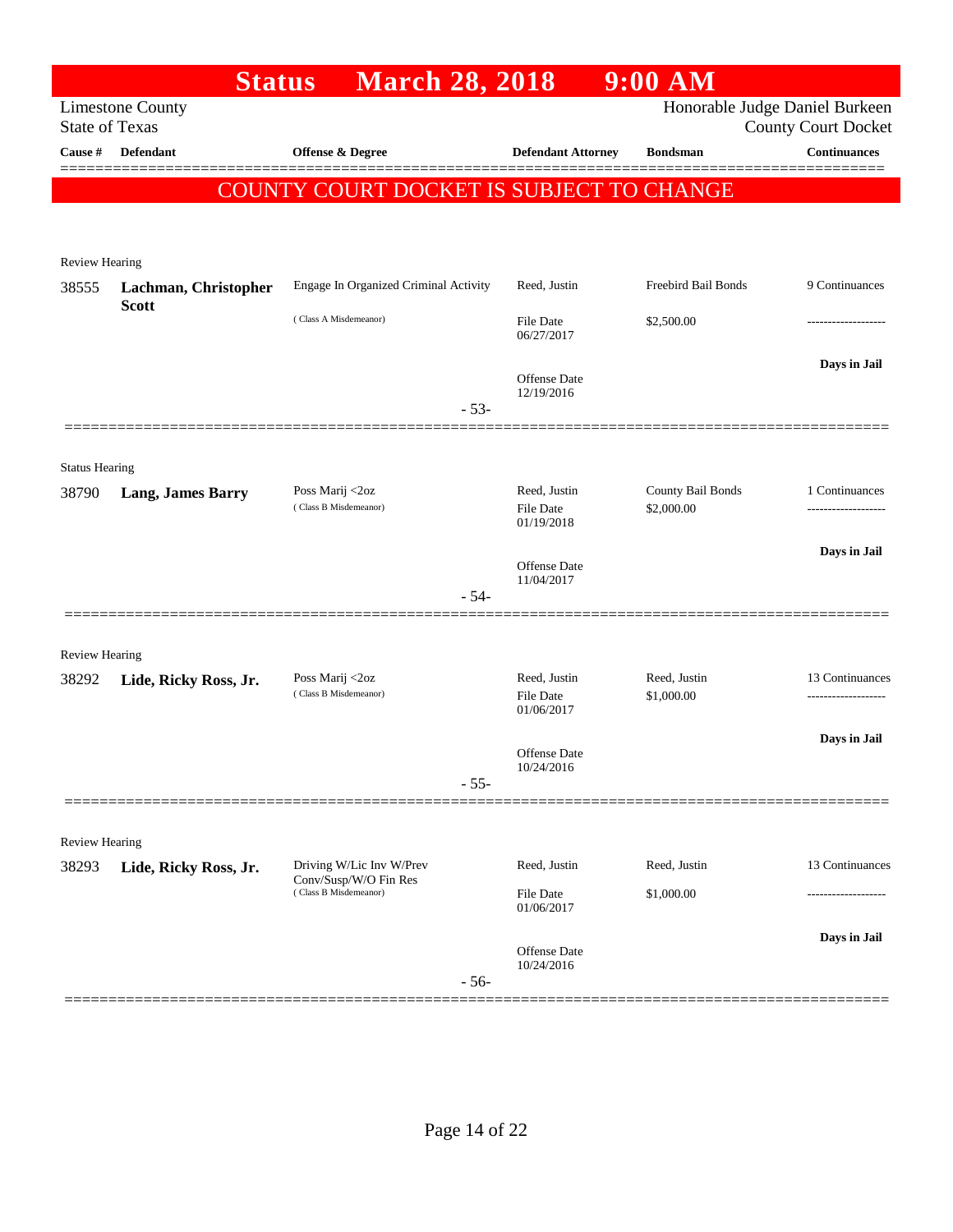|                       |                                                  | <b>March 28, 2018</b><br><b>Status</b>                                     |                                | $9:00$ AM                  |                                                              |
|-----------------------|--------------------------------------------------|----------------------------------------------------------------------------|--------------------------------|----------------------------|--------------------------------------------------------------|
|                       | <b>Limestone County</b><br><b>State of Texas</b> |                                                                            |                                |                            | Honorable Judge Daniel Burkeen<br><b>County Court Docket</b> |
| Cause #               | <b>Defendant</b>                                 | Offense & Degree                                                           | <b>Defendant Attorney</b>      | <b>Bondsman</b>            | <b>Continuances</b>                                          |
|                       |                                                  | COUNTY COURT DOCKET IS SUBJECT TO CHANGE                                   |                                |                            |                                                              |
|                       |                                                  |                                                                            |                                |                            |                                                              |
| <b>Status Hearing</b> |                                                  |                                                                            |                                |                            |                                                              |
| 38743                 | Maes, Terry John, II                             | Assault Causes Bodily Injury Family<br>Member                              | Reed, Justin                   | Reed, Justin               | 2 Continuances                                               |
|                       |                                                  | (Class A Misdemeanor)                                                      | <b>File Date</b><br>11/30/2017 | \$5,000.00                 |                                                              |
|                       |                                                  |                                                                            | <b>Offense</b> Date            |                            | Days in Jail                                                 |
|                       |                                                  | $-57-$                                                                     | 11/02/2017                     |                            |                                                              |
| <b>Status Hearing</b> |                                                  |                                                                            |                                |                            |                                                              |
| 38776                 | Maes, Terry John, II                             | Fail To Id Fugitive From Justice Refuse<br>To Give                         | Reed, Justin                   | Reed, Justin               | 1 Continuances                                               |
|                       |                                                  | (Class B Misdemeanor)                                                      | <b>File Date</b><br>01/03/2018 | \$2,000.00                 |                                                              |
|                       |                                                  | $-58-$                                                                     | Offense Date<br>11/01/2017     |                            | Days in Jail                                                 |
|                       |                                                  |                                                                            |                                |                            |                                                              |
| <b>Status Hearing</b> |                                                  |                                                                            |                                |                            | 1 Continuances                                               |
| 38777                 | Maes, Terry John, II                             | Driving W/Lic Inv W/Prev<br>Conv/Susp/W/O Fin Res<br>(Class B Misdemeanor) | Reed, Justin<br>File Date      | Reed, Justin<br>\$2,000.00 |                                                              |
|                       |                                                  |                                                                            | 01/03/2018                     |                            |                                                              |
|                       |                                                  |                                                                            | Offense Date<br>11/01/2017     |                            | Days in Jail                                                 |
|                       |                                                  | $-59-$                                                                     |                                |                            |                                                              |
| <b>Status Hearing</b> |                                                  |                                                                            |                                |                            |                                                              |
| 38775                 | McGilvray, Gery Don,<br>$\mathbf{I}$             | Assault Causes Bodily Injury Family<br>Member                              | Sanders, Raymond L.            | Personal Bond              | 1 Continuances                                               |
|                       |                                                  | (Class A Misdemeanor)                                                      | File Date<br>12/29/2017        | \$3,000.00                 |                                                              |
|                       |                                                  | $-60-$                                                                     | Offense Date<br>11/29/2017     |                            | Days in Jail                                                 |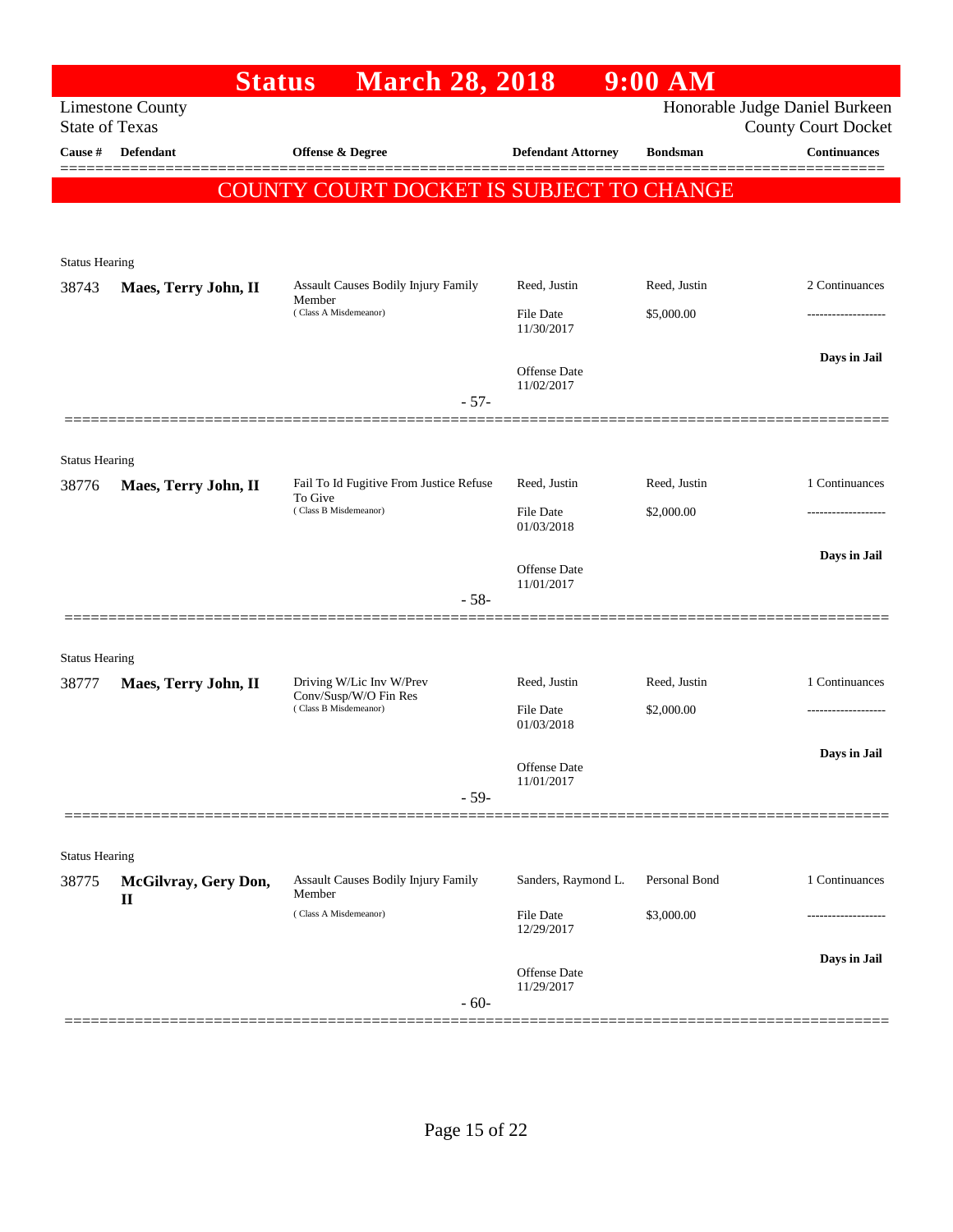|                       | <b>Status</b>                | <b>March 28, 2018</b>                                          |                                                | $9:00$ AM                           |                                                              |
|-----------------------|------------------------------|----------------------------------------------------------------|------------------------------------------------|-------------------------------------|--------------------------------------------------------------|
| <b>State of Texas</b> | <b>Limestone County</b>      |                                                                |                                                |                                     | Honorable Judge Daniel Burkeen<br><b>County Court Docket</b> |
| Cause #               | <b>Defendant</b>             | <b>Offense &amp; Degree</b>                                    | <b>Defendant Attorney</b>                      | <b>Bondsman</b>                     | <b>Continuances</b>                                          |
|                       |                              | COUNTY COURT DOCKET IS SUBJECT TO CHANGE                       |                                                |                                     |                                                              |
|                       |                              |                                                                |                                                |                                     |                                                              |
|                       |                              |                                                                |                                                |                                     |                                                              |
| Review Hearing        |                              |                                                                |                                                |                                     |                                                              |
| 38576                 | <b>McKellip, Jamie Renee</b> | Engage In Organized Criminal Activity<br>(Class A Misdemeanor) | Reed, Justin<br><b>File Date</b><br>07/20/2017 | <b>AAA Bail Bonds</b><br>\$2,000.00 | 9 Continuances                                               |
|                       |                              |                                                                | <b>Offense Date</b><br>12/19/2016              |                                     | Days in Jail                                                 |
|                       |                              | $-61-$                                                         |                                                |                                     |                                                              |
| <b>Review Hearing</b> |                              |                                                                |                                                |                                     |                                                              |
| 38577                 | <b>McKellip, Jamie Renee</b> | Engage In Organized Criminal Activity                          | Reed, Justin                                   | <b>AAA Bail Bonds</b>               | 9 Continuances                                               |
|                       |                              | (Class B Misdemeanor)                                          | <b>File Date</b><br>07/20/2017                 | \$2,500.00                          | ------------------                                           |
|                       |                              |                                                                |                                                |                                     | Days in Jail                                                 |
|                       |                              |                                                                | <b>Offense Date</b><br>01/05/2017              |                                     |                                                              |
|                       |                              | $-62-$                                                         |                                                |                                     |                                                              |
| <b>Review Hearing</b> |                              |                                                                |                                                |                                     |                                                              |
| 38744                 | <b>Mims, Vincent</b>         | Poss Marij <2oz                                                |                                                | County Bail Bonds                   | 2 Continuances                                               |
|                       | Yumonn                       | (Class B Misdemeanor)                                          | <b>File Date</b>                               | \$1,000.00                          |                                                              |
|                       |                              |                                                                | 11/30/2017                                     |                                     |                                                              |
|                       |                              |                                                                | <b>Offense Date</b>                            |                                     | Days in Jail                                                 |
|                       |                              | $-63-$                                                         | 11/01/2017                                     |                                     |                                                              |
|                       |                              |                                                                |                                                |                                     |                                                              |
| Review Hearing        |                              |                                                                |                                                |                                     |                                                              |
| 38740                 | Perez, Amanda                | Poss Marij <= 2 Oz Drug Free Zone                              |                                                | County Bail Bonds                   | 3 Continuances                                               |
|                       | <b>Danielle</b>              | (Class A Misdemeanor)                                          | <b>File Date</b><br>11/30/2017                 | \$3,000.00                          |                                                              |
|                       |                              |                                                                | Offense Date                                   |                                     | Days in Jail                                                 |
|                       |                              | $-64-$                                                         | 10/08/2017                                     |                                     |                                                              |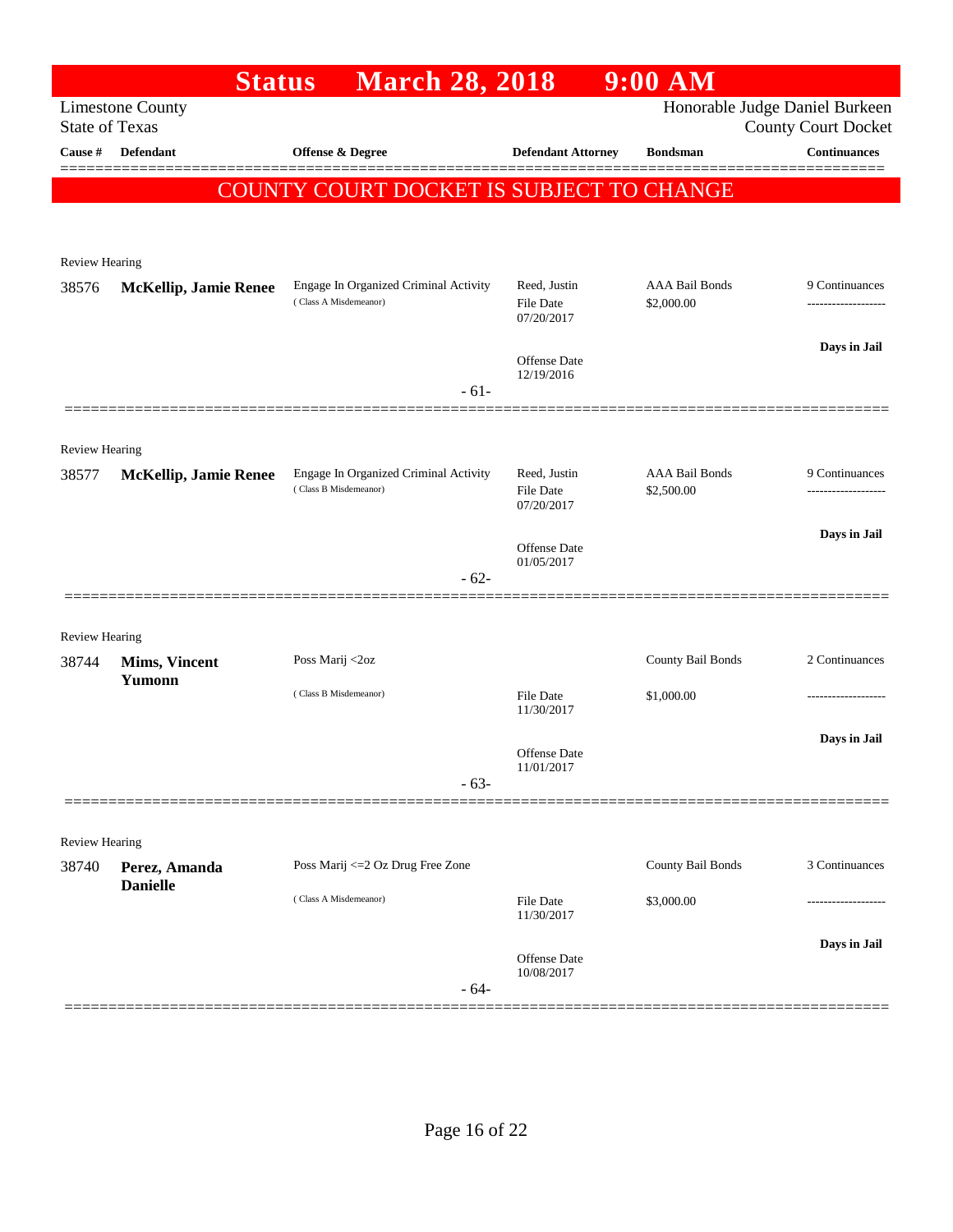|                                |                         | <b>March 28, 2018</b><br><b>Status</b>           |                                   | $9:00$ AM       |                                                              |
|--------------------------------|-------------------------|--------------------------------------------------|-----------------------------------|-----------------|--------------------------------------------------------------|
| <b>State of Texas</b>          | <b>Limestone County</b> |                                                  |                                   |                 | Honorable Judge Daniel Burkeen<br><b>County Court Docket</b> |
| Cause #                        | Defendant               | <b>Offense &amp; Degree</b>                      | <b>Defendant Attorney</b>         | <b>Bondsman</b> | <b>Continuances</b>                                          |
|                                |                         | COUNTY COURT DOCKET IS SUBJECT TO CHANGE         |                                   |                 |                                                              |
|                                |                         |                                                  |                                   |                 |                                                              |
| Review Hearing                 |                         |                                                  |                                   |                 |                                                              |
| 38140                          | Perkins, Anna Sharp     | Driving W/Lic Inv W/Prev                         | Reed, Benjie                      |                 | 17 Continuances                                              |
|                                |                         | Conv/Susp/W/O Fin Res<br>(Class B Misdemeanor)   | File Date<br>08/23/2016           |                 |                                                              |
|                                |                         | $-65-$                                           | Offense Date<br>10/13/2015        |                 | Days in Jail                                                 |
|                                |                         |                                                  |                                   |                 |                                                              |
| <b>Review Hearing</b><br>38431 |                         | Terroristic Threat Causes Of Fear                | Spivey, Shirley                   |                 | 9 Continuances                                               |
|                                | Powers, Christopher     | <b>Imminet SBI</b><br>(Class B Misdemeanor)      | <b>File Date</b>                  |                 | -----------------                                            |
|                                |                         |                                                  | 04/18/2017                        |                 |                                                              |
|                                |                         |                                                  | <b>Offense</b> Date<br>03/13/2017 |                 | Days in Jail                                                 |
|                                |                         | - 66-                                            |                                   |                 |                                                              |
|                                |                         |                                                  |                                   |                 |                                                              |
| <b>Review Hearing</b><br>38765 |                         | Assault Cause Bodily Inj.                        | Spivey, Shirley                   |                 | 1 Continuances                                               |
|                                | Powers, Christopher     | (Class A Misdemeanor)                            | File Date<br>12/13/2017           |                 |                                                              |
|                                |                         |                                                  |                                   |                 | Days in Jail                                                 |
|                                |                         |                                                  | Offense Date<br>08/18/2017        |                 |                                                              |
|                                |                         | $-67-$                                           |                                   |                 |                                                              |
| <b>Status Hearing</b>          |                         |                                                  |                                   |                 |                                                              |
| 38774                          | Ray, Joseph McCrey      | Duty On Striking Fixture/Hwy<br>Landscape>=\$200 |                                   | Personal Bond   | 1 Continuances                                               |
|                                |                         | (Class B Misdemeanor)                            | File Date<br>12/27/2017           | \$2,000.00      |                                                              |
|                                |                         | $-68-$                                           | Offense Date<br>12/01/2017        |                 | Days in Jail                                                 |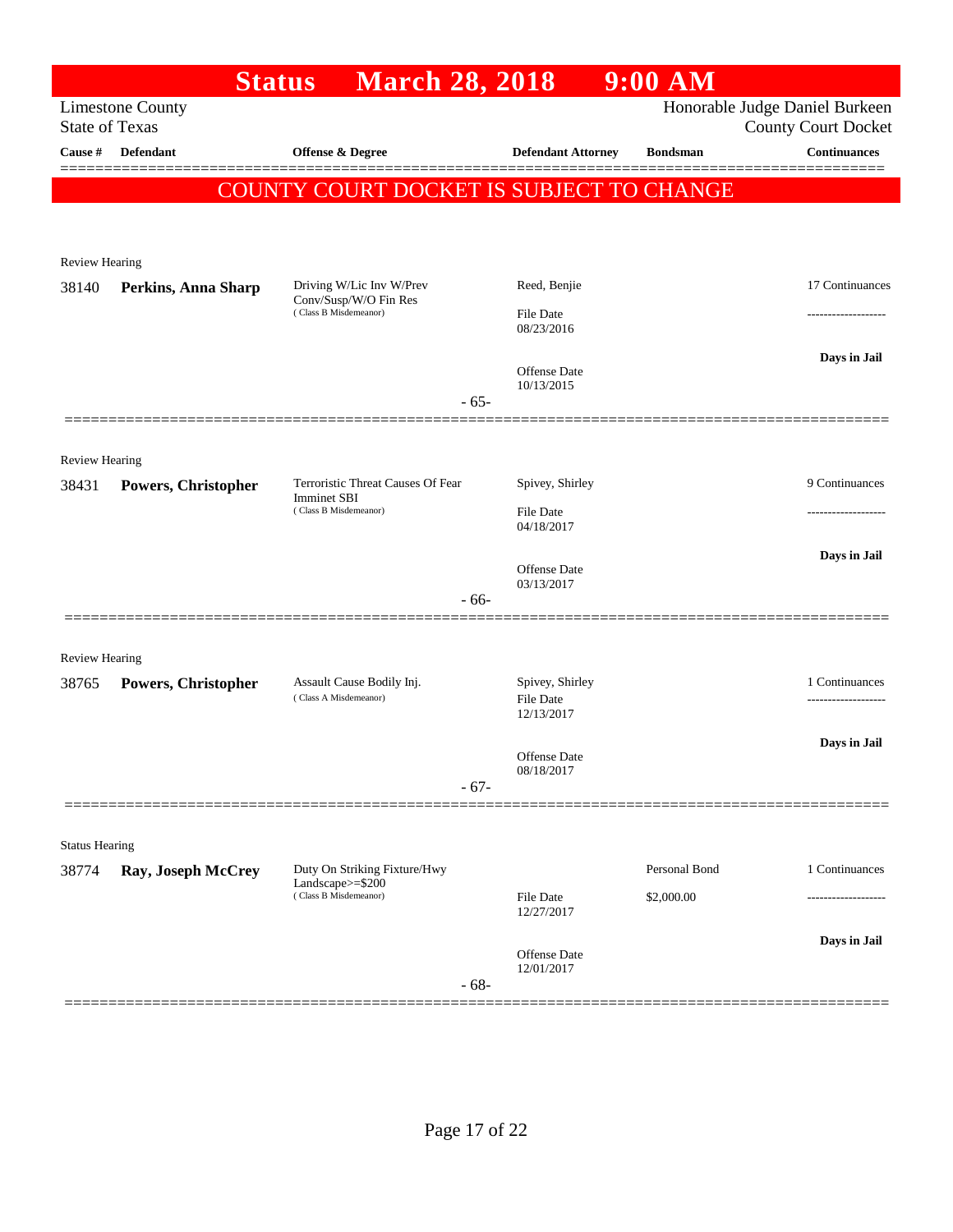|                                |                              | <b>Status</b>                                   | <b>March 28, 2018</b> |                                         | $9:00$ AM                       |                                                              |
|--------------------------------|------------------------------|-------------------------------------------------|-----------------------|-----------------------------------------|---------------------------------|--------------------------------------------------------------|
| <b>State of Texas</b>          | <b>Limestone County</b>      |                                                 |                       |                                         |                                 | Honorable Judge Daniel Burkeen<br><b>County Court Docket</b> |
| Cause #                        | <b>Defendant</b>             | Offense & Degree                                |                       | <b>Defendant Attorney</b>               | <b>Bondsman</b>                 | <b>Continuances</b>                                          |
|                                |                              | <b>COUNTY COURT DOCKET IS SUBJECT TO CHANGE</b> |                       |                                         |                                 |                                                              |
|                                |                              |                                                 |                       |                                         |                                 |                                                              |
|                                |                              |                                                 |                       |                                         |                                 |                                                              |
| <b>Review Hearing</b><br>38683 | Raybould, David              | <b>Assault Causes Bodily Injury Family</b>      |                       | Reed, Justin                            | County Bail Bonds               | 4 Continuances                                               |
|                                | <b>James</b>                 | Member                                          |                       |                                         |                                 |                                                              |
|                                |                              | (Class A Misdemeanor)                           |                       | <b>File Date</b><br>10/09/2017          | \$3,000.00                      |                                                              |
|                                |                              |                                                 |                       |                                         |                                 | Days in Jail                                                 |
|                                |                              |                                                 |                       | <b>Offense</b> Date<br>08/14/2017       |                                 |                                                              |
|                                |                              |                                                 | $-69-$                |                                         |                                 |                                                              |
|                                |                              |                                                 |                       |                                         |                                 |                                                              |
| <b>Status Hearing</b><br>38764 | <b>Shepherd, David</b>       | Assault Causes Bodily Injury Family             |                       | Reed, Benjie                            | County Bail Bonds               | 2 Continuances                                               |
|                                | <b>James</b>                 | Member<br>(Class A Misdemeanor)                 |                       | <b>File Date</b>                        |                                 |                                                              |
|                                |                              |                                                 |                       | 12/13/2017                              | \$2,500.00                      |                                                              |
|                                |                              |                                                 |                       | <b>Offense</b> Date                     |                                 | Days in Jail                                                 |
|                                |                              |                                                 |                       | 10/27/2017                              |                                 |                                                              |
|                                |                              |                                                 | $-70-$                |                                         |                                 |                                                              |
| <b>Status Hearing</b>          |                              |                                                 |                       |                                         |                                 |                                                              |
| 38784                          | <b>Sullivan, April Renee</b> | Hinder Apprehension/prosecution                 |                       | Reed, Justin                            | Personal Bond                   | 1 Continuances                                               |
|                                |                              | (Class A Misdemeanor)                           |                       | <b>File Date</b><br>01/11/2018          | \$3,000.00                      | .                                                            |
|                                |                              |                                                 |                       |                                         |                                 | Days in Jail                                                 |
|                                |                              |                                                 |                       | Offense Date<br>08/25/2017              |                                 |                                                              |
|                                |                              |                                                 | $-71-$                |                                         |                                 |                                                              |
|                                |                              |                                                 |                       |                                         |                                 |                                                              |
| Review Hearing                 |                              |                                                 |                       |                                         |                                 |                                                              |
| 38305                          | <b>Torinese, Kristen Lee</b> | Unl Carrying Weapon<br>(Class A Misdemeanor)    |                       | Dahlenburg, Michael<br><b>File Date</b> | County Bail Bonds<br>\$3,000.00 | 3 Continuances                                               |
|                                |                              |                                                 |                       | 01/09/2017                              |                                 |                                                              |
|                                |                              |                                                 |                       | Offense Date                            |                                 | Days in Jail                                                 |
|                                |                              |                                                 | $-72-$                | 11/06/2016                              |                                 |                                                              |
|                                |                              |                                                 |                       |                                         |                                 |                                                              |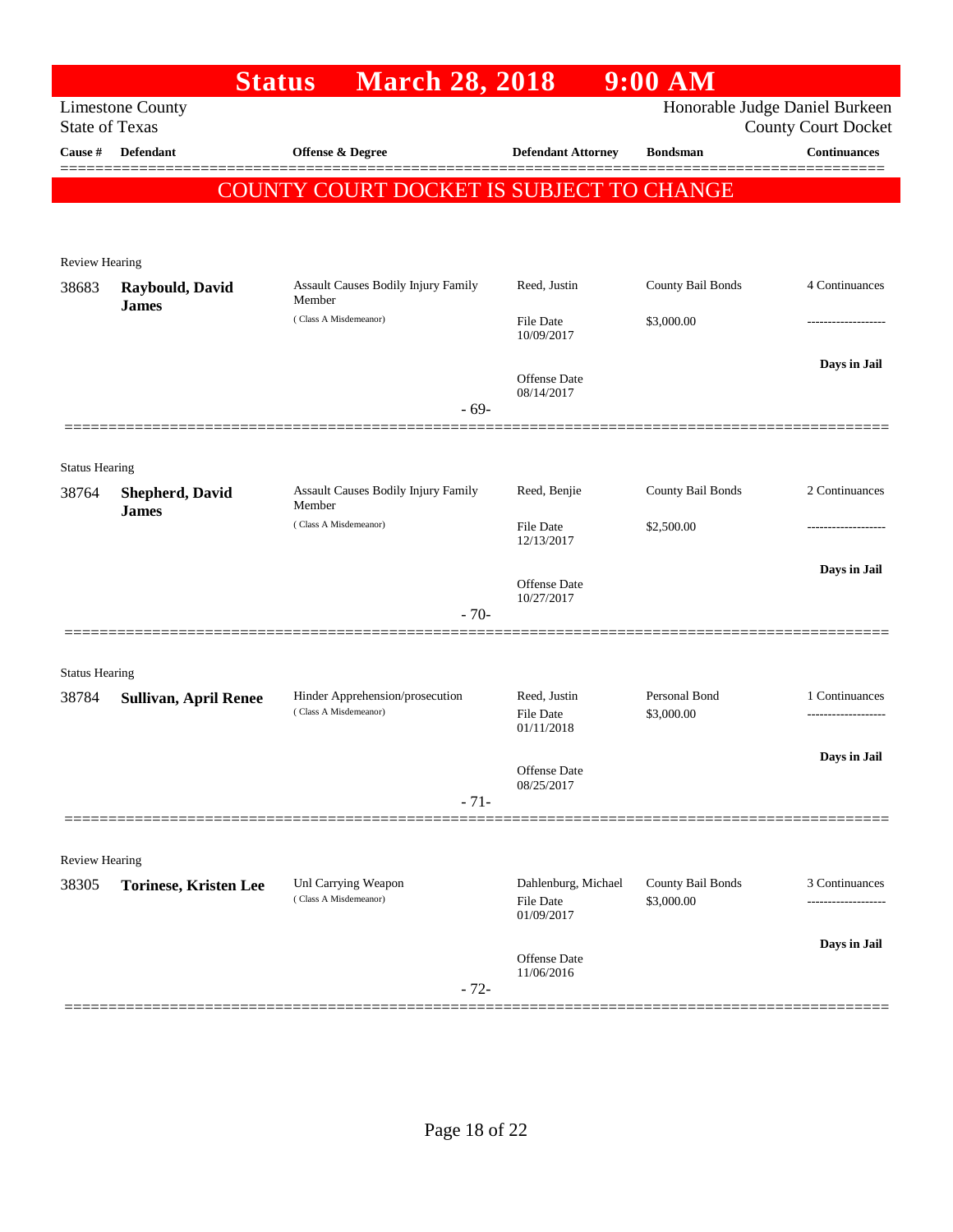|                                | <b>Status</b>                          | <b>March 28, 2018</b>                               |                                | $9:00$ AM         |                                                              |
|--------------------------------|----------------------------------------|-----------------------------------------------------|--------------------------------|-------------------|--------------------------------------------------------------|
| <b>State of Texas</b>          | <b>Limestone County</b>                |                                                     |                                |                   | Honorable Judge Daniel Burkeen<br><b>County Court Docket</b> |
| Cause #                        | <b>Defendant</b>                       | <b>Offense &amp; Degree</b>                         | <b>Defendant Attorney</b>      | <b>Bondsman</b>   | <b>Continuances</b>                                          |
|                                |                                        | COUNTY COURT DOCKET IS SUBJECT TO CHANGE            |                                |                   |                                                              |
|                                |                                        |                                                     |                                |                   |                                                              |
|                                |                                        |                                                     |                                |                   |                                                              |
| <b>Status Hearing</b><br>38791 | <b>Valle, Crystal Bernice</b>          | Theft Prop $>=\$100<\$750$                          |                                | County Bail Bonds | 1 Continuances                                               |
|                                |                                        | (Class B Misdemeanor)                               | <b>File Date</b><br>01/19/2018 | \$2,000.00        |                                                              |
|                                |                                        |                                                     |                                |                   | Days in Jail                                                 |
|                                |                                        |                                                     | Offense Date<br>11/29/2017     |                   |                                                              |
|                                |                                        | $-73-$                                              |                                |                   |                                                              |
|                                |                                        |                                                     |                                |                   |                                                              |
| <b>Review Hearing</b><br>38425 | <b>Waldrop, Rachel</b>                 | False Drug Test Falsification Device                | Reed, Benjie                   | Reed, Benjie      | 12 Continuances                                              |
|                                | <b>Deanne</b>                          | (Class B Misdemeanor)                               | <b>File Date</b>               | \$2,000.00        |                                                              |
|                                |                                        |                                                     | 04/18/2017                     |                   |                                                              |
|                                |                                        |                                                     | Offense Date                   |                   | Days in Jail                                                 |
|                                |                                        | $-74-$                                              | 03/27/2017                     |                   |                                                              |
|                                |                                        |                                                     |                                |                   |                                                              |
| <b>Status Hearing</b>          |                                        |                                                     |                                |                   |                                                              |
| 38697                          | Williams,<br><b>Lamonderick Lamont</b> | Fail To Identify Fugitive Intent Give<br>False Info | Latray, Michelle J.            | County Bail Bonds | 4 Continuances                                               |
|                                |                                        | (Class A Misdemeanor)                               | <b>File Date</b><br>10/13/2017 | \$2,000.00        |                                                              |
|                                |                                        |                                                     |                                |                   | Days in Jail                                                 |
|                                |                                        |                                                     | Offense Date<br>08/27/2017     |                   |                                                              |
|                                |                                        | $-75-$                                              |                                |                   |                                                              |
| <b>Status Hearing</b>          |                                        |                                                     |                                |                   |                                                              |
| 38698                          | Williams,                              | Driving W/Lic Inv W/Prev                            | Latray, Michelle J.            | County Bail Bonds | 4 Continuances                                               |
|                                | <b>Lamonderick Lamont</b>              | Conv/Susp/W/O Fin Res<br>(Class B Misdemeanor)      | <b>File Date</b>               | \$1,000.00        |                                                              |
|                                |                                        |                                                     | 10/13/2017                     |                   |                                                              |
|                                |                                        |                                                     | Offense Date                   |                   | Days in Jail                                                 |
|                                |                                        | $-76-$                                              | 08/27/2017                     |                   |                                                              |
|                                |                                        |                                                     |                                |                   |                                                              |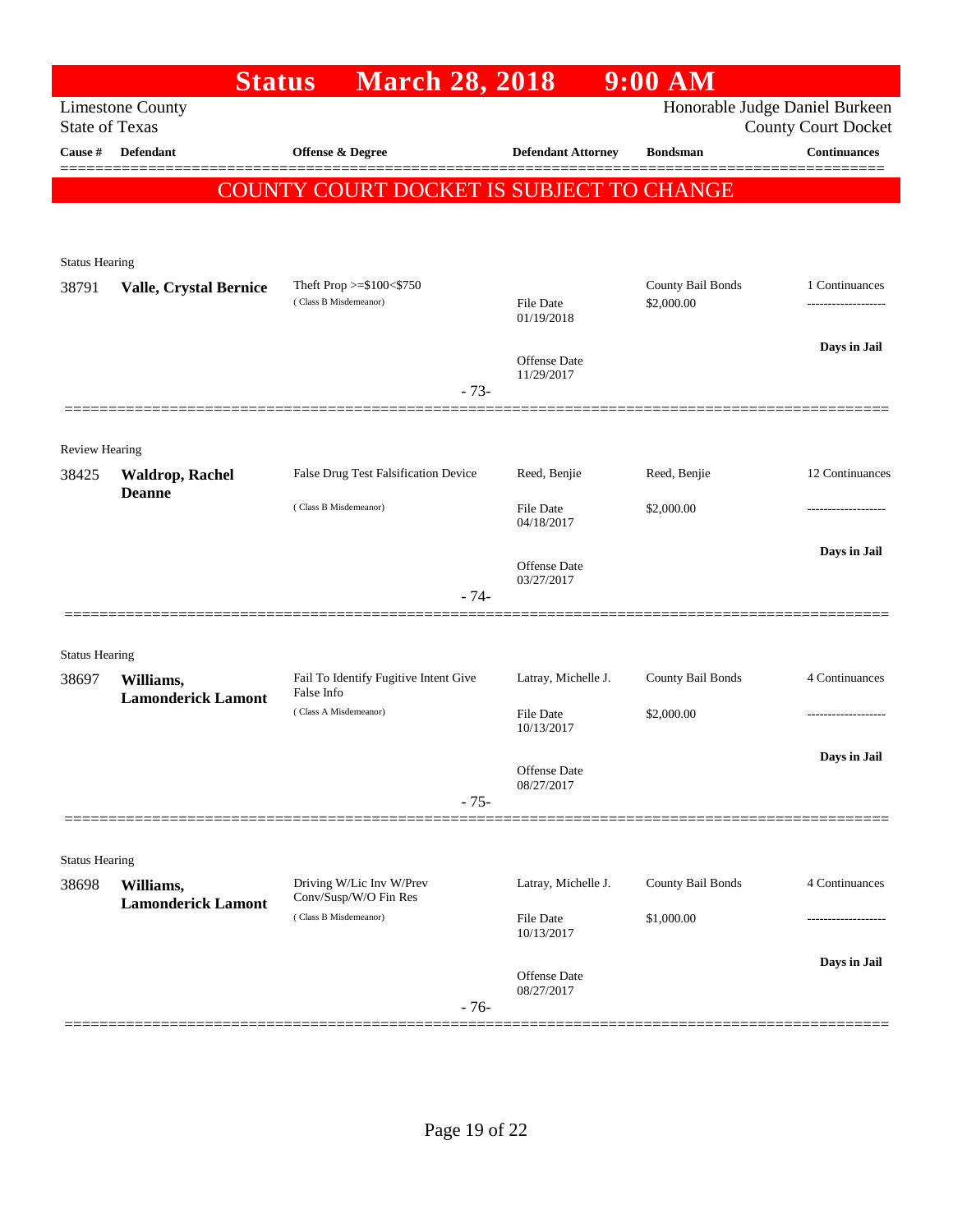|                                  | <b>Status</b>                           | <b>March 28, 2018</b>                             |                                | $9:00$ AM       |                                                   |
|----------------------------------|-----------------------------------------|---------------------------------------------------|--------------------------------|-----------------|---------------------------------------------------|
|                                  | <b>Limestone County</b>                 |                                                   |                                |                 | Honorable Judge Daniel Burkeen                    |
| <b>State of Texas</b><br>Cause # | <b>Defendant</b>                        | <b>Offense &amp; Degree</b>                       |                                | <b>Bondsman</b> | <b>County Court Docket</b><br><b>Continuances</b> |
|                                  |                                         |                                                   | <b>Defendant Attorney</b>      |                 |                                                   |
|                                  |                                         | COUNTY COURT DOCKET IS SUBJECT TO CHANGE          |                                |                 |                                                   |
|                                  |                                         |                                                   |                                |                 |                                                   |
|                                  |                                         |                                                   |                                |                 |                                                   |
| Review Hearing<br>38652          | <b>Wilson, Michael Curtis</b>           | Driving W/Lic Inv W/Prev                          | Reed, Justin                   | Reed, Justin    | 4 Continuances                                    |
|                                  |                                         | Conv/Susp/W/O Fin Res<br>(Class B Misdemeanor)    | <b>File Date</b>               | \$2,000.00      | -----------------                                 |
|                                  |                                         |                                                   | 09/18/2017                     |                 |                                                   |
|                                  |                                         |                                                   |                                |                 | <b>132 Days in Jail</b>                           |
|                                  |                                         |                                                   | Offense Date<br>08/17/2017     |                 |                                                   |
|                                  |                                         |                                                   | $-77-$                         |                 |                                                   |
|                                  |                                         |                                                   |                                |                 |                                                   |
| Review Hearing                   |                                         |                                                   |                                |                 |                                                   |
| 38124                            | <b>Wimberly, Toryee</b><br><b>David</b> | Driving W/Lic Inv W/Prev<br>Conv/Susp/W/O Fin Res |                                | Personal Bond   | 3 Continuances                                    |
|                                  |                                         | (Class B Misdemeanor)                             | <b>File Date</b><br>08/16/2016 | \$2,000.00      | --------------                                    |
|                                  |                                         |                                                   |                                |                 |                                                   |
|                                  |                                         |                                                   | Offense Date                   |                 | Days in Jail                                      |
|                                  |                                         |                                                   | 04/30/2016<br>$-78-$           |                 |                                                   |
|                                  |                                         |                                                   |                                |                 |                                                   |
| Review Hearing                   |                                         |                                                   |                                |                 |                                                   |
| 38274                            | <b>Wimberly, Toryee</b>                 | Bail Jumping And Fail To Appear                   |                                | Personal Bond   | 3 Continuances                                    |
|                                  | <b>David</b>                            | (Class A Misdemeanor)                             | <b>File Date</b>               | \$1,000.00      |                                                   |
|                                  |                                         |                                                   | 12/02/2016                     |                 |                                                   |
|                                  |                                         |                                                   | Offense Date                   |                 | Days in Jail                                      |
|                                  |                                         |                                                   | 11/22/2016                     |                 |                                                   |
|                                  |                                         |                                                   | $-79-$                         |                 |                                                   |
|                                  |                                         |                                                   |                                |                 |                                                   |
| <b>Review Hearing</b>            |                                         |                                                   |                                |                 |                                                   |
| 38405                            | <b>Wimberly, Toryee</b><br><b>David</b> | Driving W/Lic Inv W/Prev<br>Conv/Susp/W/O Fin Res |                                | Personal Bond   | 3 Continuances                                    |
|                                  |                                         | (Class B Misdemeanor)                             | <b>File Date</b><br>03/17/2017 | \$1,000.00      |                                                   |
|                                  |                                         |                                                   |                                |                 | Days in Jail                                      |
|                                  |                                         |                                                   | Offense Date<br>02/26/2017     |                 |                                                   |
|                                  |                                         |                                                   | $-80-$                         |                 |                                                   |
|                                  |                                         |                                                   |                                |                 |                                                   |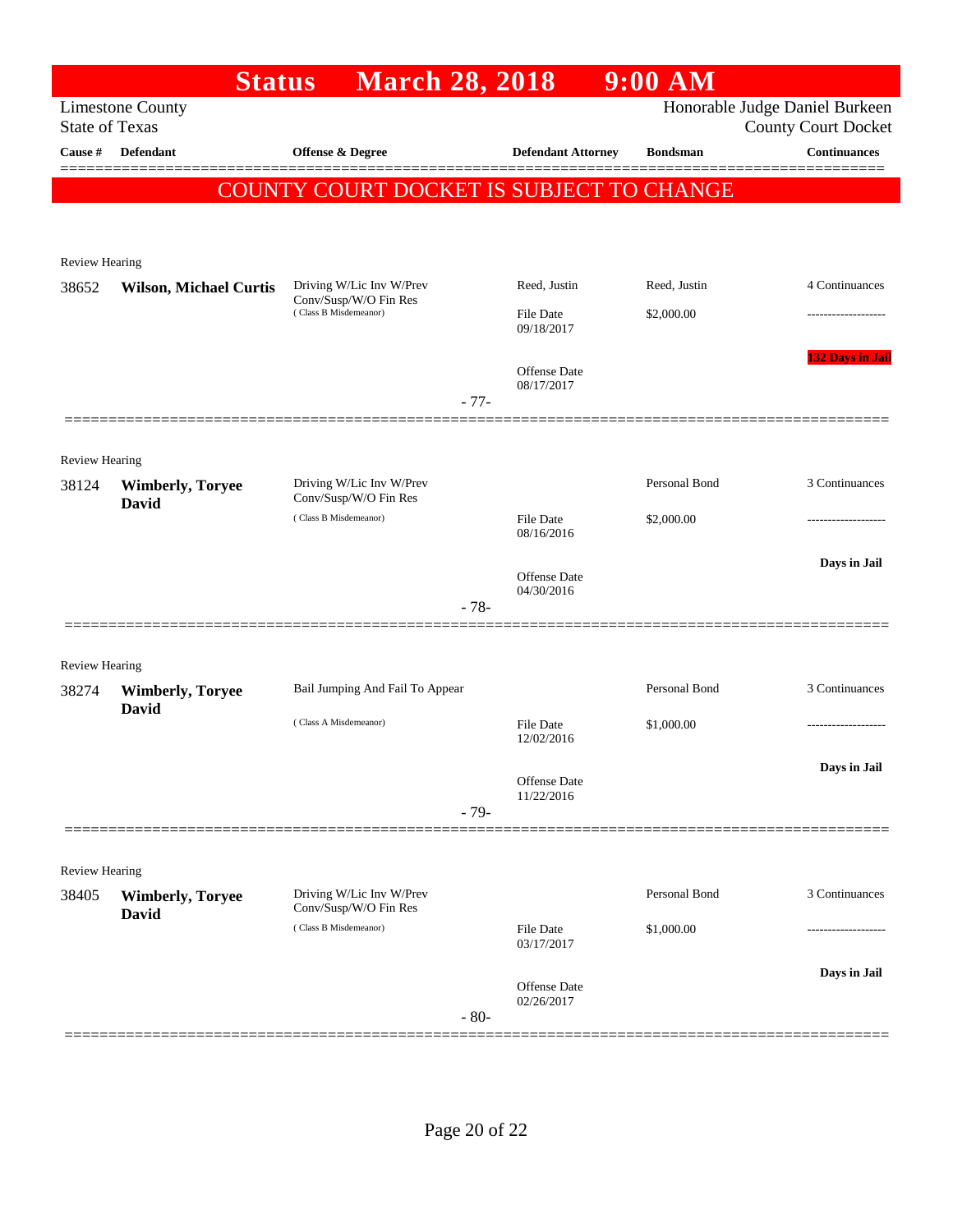|                       |                                  | <b>March 28, 2018</b><br><b>Status</b>         |                                | $9:00$ AM          |                                                   |
|-----------------------|----------------------------------|------------------------------------------------|--------------------------------|--------------------|---------------------------------------------------|
| <b>State of Texas</b> | <b>Limestone County</b>          |                                                |                                |                    | Honorable Judge Daniel Burkeen                    |
| Cause #               | Defendant                        | Offense & Degree                               | <b>Defendant Attorney</b>      | <b>Bondsman</b>    | <b>County Court Docket</b><br><b>Continuances</b> |
|                       |                                  |                                                |                                |                    |                                                   |
|                       |                                  | COUNTY COURT DOCKET IS SUBJECT TO CHANGE       |                                |                    |                                                   |
|                       |                                  |                                                |                                |                    |                                                   |
| <b>Review Hearing</b> |                                  |                                                |                                |                    |                                                   |
| 38449                 | <b>Wimberly, Toryee</b>          | Bail Jumping And Fail To Appear                |                                | AA Best Bail Bonds | 3 Continuances                                    |
|                       | David                            | (Class A Misdemeanor)                          | <b>File Date</b>               | \$3,000.00         |                                                   |
|                       |                                  |                                                | 04/25/2017                     |                    |                                                   |
|                       |                                  |                                                | <b>Offense Date</b>            |                    | Days in Jail                                      |
|                       |                                  | $-81-$                                         | 04/06/2017                     |                    |                                                   |
|                       |                                  |                                                |                                |                    |                                                   |
| Review Hearing        |                                  |                                                |                                |                    |                                                   |
| 38450                 | <b>Wimberly, Toryee</b><br>David | Bail Jumping And Fail To Appear                |                                | AA Best Bail Bonds | 3 Continuances                                    |
|                       |                                  | (Class A Misdemeanor)                          | <b>File Date</b>               | \$3,000.00         |                                                   |
|                       |                                  |                                                | 04/25/2017                     |                    |                                                   |
|                       |                                  |                                                | Offense Date                   |                    | Days in Jail                                      |
|                       |                                  | $-82-$                                         | 04/19/2017                     |                    |                                                   |
|                       |                                  |                                                |                                |                    |                                                   |
| Arraignment           |                                  |                                                |                                |                    |                                                   |
| 38812                 | <b>Wimberly, Toryee</b>          | Driving W/Lic Inv W/Prev                       |                                | Personal Bond      | 1 Continuances                                    |
|                       | <b>David</b>                     | Conv/Susp/W/O Fin Res<br>(Class B Misdemeanor) | File Date                      | \$1,000.00         |                                                   |
|                       |                                  |                                                | 01/29/2018                     |                    |                                                   |
|                       |                                  |                                                | Offense Date                   |                    | Days in Jail                                      |
|                       |                                  | $-83-$                                         | 01/17/2018                     |                    |                                                   |
|                       |                                  |                                                |                                |                    |                                                   |
| <b>Status Hearing</b> |                                  |                                                |                                |                    |                                                   |
| 38746                 | <b>Young, Joshua James</b>       | Unl Carrying Weapon                            | Reed, Justin                   | County Bail Bonds  | 2 Continuances                                    |
|                       |                                  | (Class A Misdemeanor)                          | <b>File Date</b><br>12/01/2017 | \$3,000.00         |                                                   |
|                       |                                  |                                                |                                |                    | Days in Jail                                      |
|                       |                                  |                                                | Offense Date<br>11/05/2017     |                    |                                                   |
|                       |                                  | $-84-$                                         |                                |                    |                                                   |